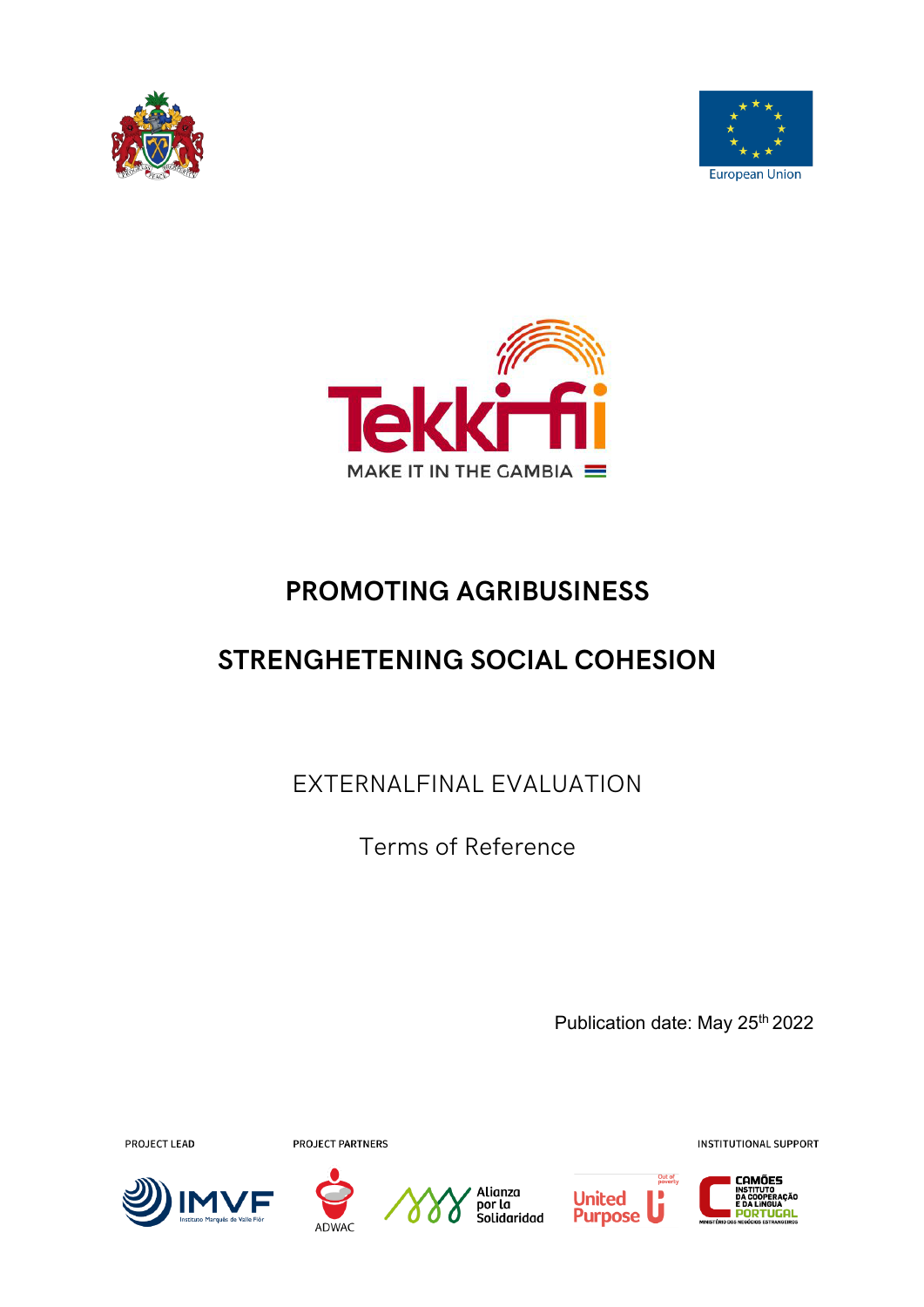# **TABLE OF CONTENTS**

| 1. |  |
|----|--|
| 2. |  |
|    |  |
|    |  |
|    |  |
| 3. |  |
|    |  |
|    |  |
|    |  |
|    |  |
|    |  |
|    |  |
|    |  |
|    |  |
| 5. |  |
|    |  |
|    |  |
|    |  |
| 6. |  |
|    |  |
|    |  |
|    |  |
| 8. |  |
| 9. |  |
|    |  |
|    |  |
|    |  |
|    |  |
|    |  |
|    |  |
|    |  |
|    |  |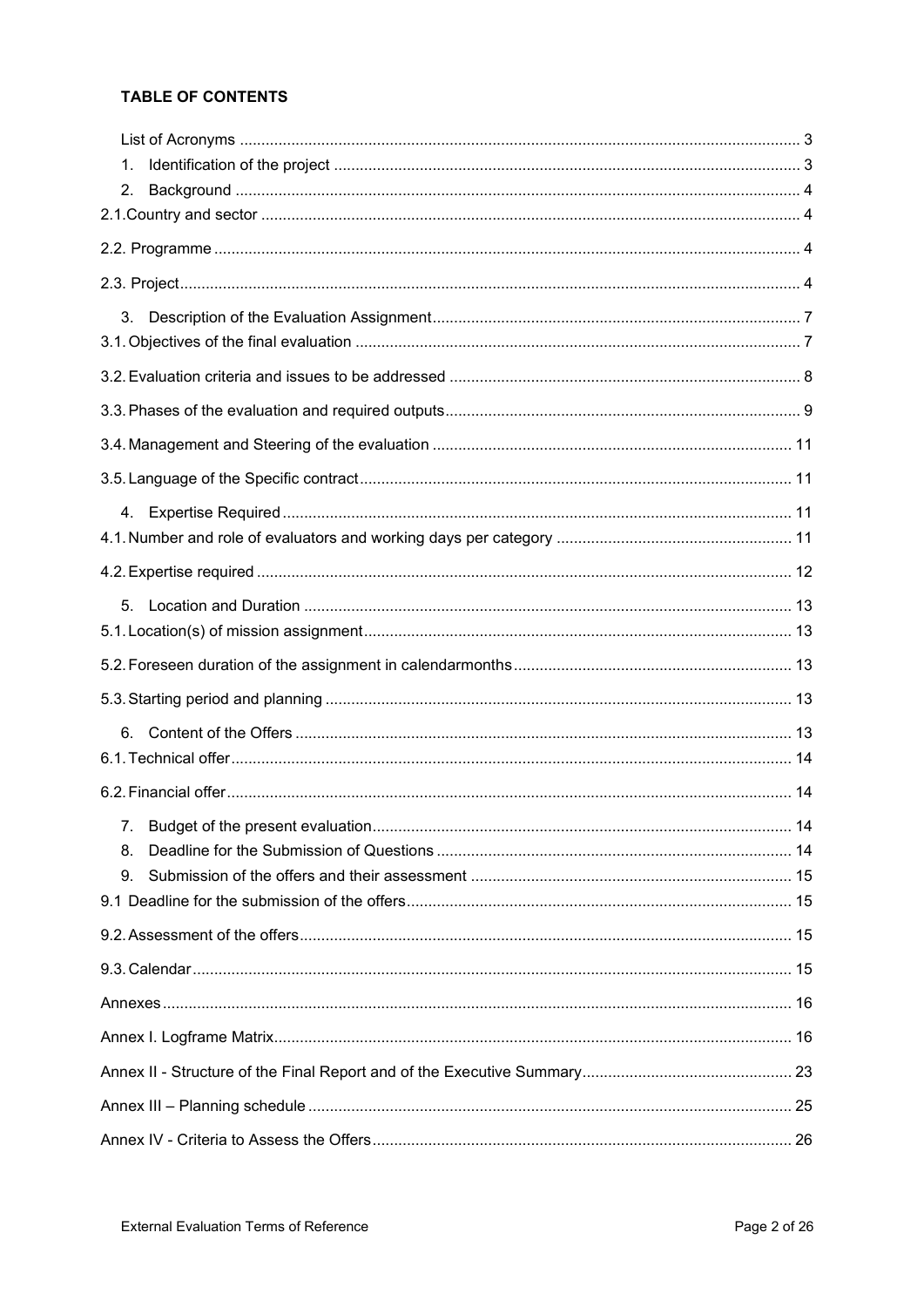<span id="page-2-0"></span>

| <b>ADWAC</b>  | Agency for Development of Women and Children                    |
|---------------|-----------------------------------------------------------------|
| CBO           | <b>Community Based Organizations</b>                            |
| <b>ENABEL</b> | <b>Belgian Development Agency</b>                               |
| EU            | European Union                                                  |
| <b>EUTF</b>   | European Union Emergency Trust Fund for Africa                  |
| <b>FAO</b>    | Food and Agriculture Organization                               |
| <b>GDP</b>    | <b>Gross Domestic Product</b>                                   |
| <b>GIEPA</b>  | Gambia investment and export promotion agency                   |
| GIZ           | Deutsche Gesellschaft für Internationale Zusammenarbeit         |
| <b>GTTI</b>   | The Gambia Technical Training Institute                         |
| <b>IMVF</b>   | Instituto Marquês de Valle Flôr                                 |
| <b>NDP</b>    | National Development Plan                                       |
| <b>IOM</b>    | International Organization for Migration                        |
| <b>SDG</b>    | Sustainable Development Goals                                   |
| <b>TANGO</b>  | The Association of Non-Governmental Organizations in the Gambia |
| <b>UN</b>     | <b>United Nations</b>                                           |

# <span id="page-2-1"></span>**1. Identification of the project**

| Name of coordinator of the<br>grant contract                           | Instituto Marquês de Valle Flôr (IMVF)                                                                                    |
|------------------------------------------------------------------------|---------------------------------------------------------------------------------------------------------------------------|
| Name of beneficiary (ies) and<br>affiliated entity (ies) in the action | ADWAC – Agency for Development of Women and Children<br><b>United Purpose</b><br>$\bullet$<br>Alianza por la Solidariedad |
| Title of the action                                                    | Building a Future: Make it in The Gambia, aka TekkiFii                                                                    |
| Dates of the intervention to be<br>evaluated                           | Start: 11/01/2019<br>$\bullet$<br>End: 10/10/2022<br>$\bullet$                                                            |
| Target country                                                         | The Gambia                                                                                                                |
| <b>Funding Agency</b>                                                  | European Union                                                                                                            |
| Budget of the intervention to be<br>evaluated                          | €5.000.000                                                                                                                |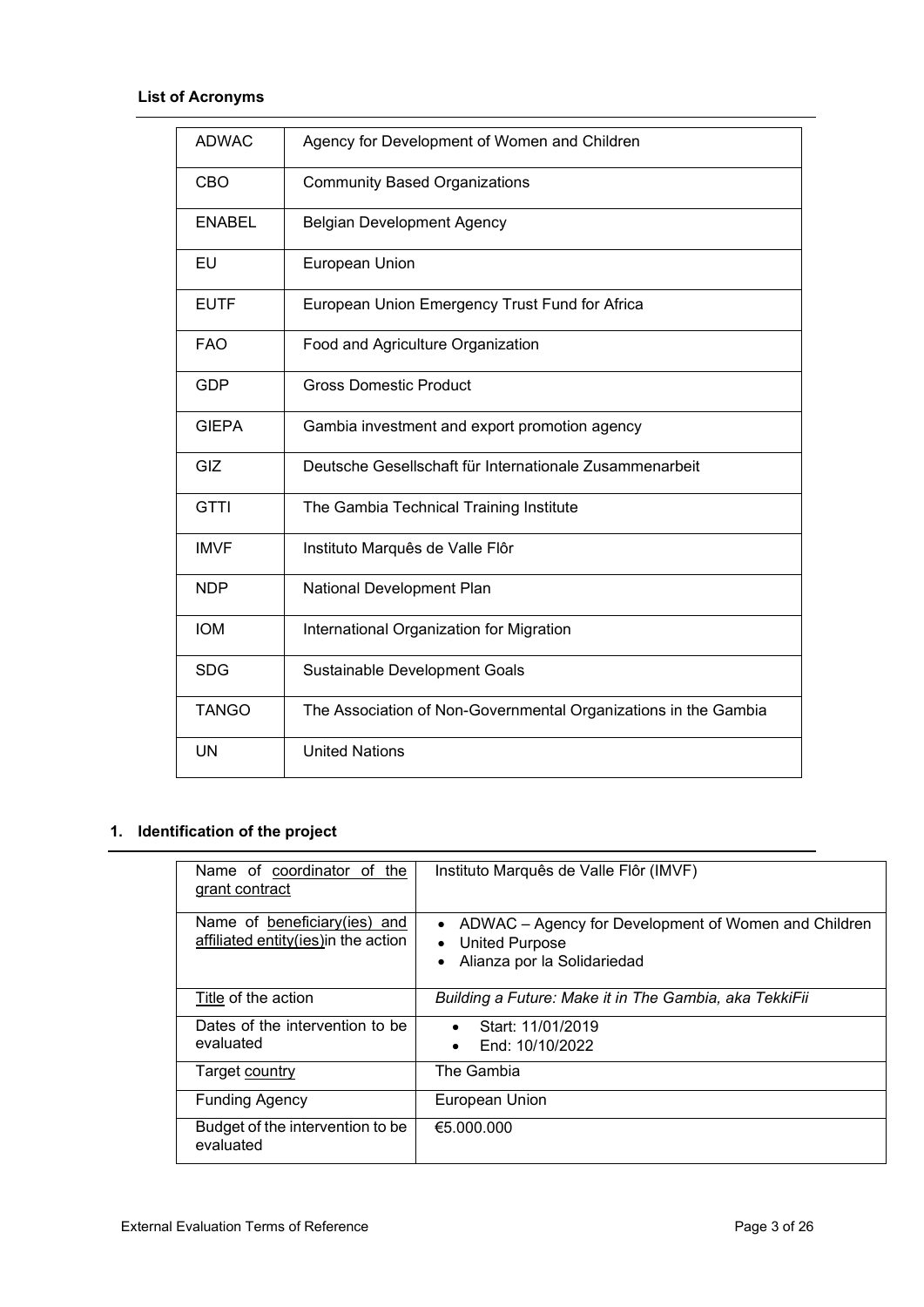## <span id="page-3-1"></span><span id="page-3-0"></span>**2.1.Country and sector**

- Gambian economy is primarily agrarian with agriculture accounting for about 30% of GDP (Gross Domestic Product) and 75% of the rural population's employment. Traditionally, The Gambia's rural economy has been based on rain-fed subsistence agriculture. Thus, it is highly vulnerable to external shocks as experienced in recent years (insufficient rainfall impacting on agriculture and food security, etc) and labour productivity is low with large segments of the population working in the informal sector. Only 50% of the national food requirements are met by national production and the country shows a high level of external dependency both at the economic and at the food security level. Rural households can hardly produce enough income and food from agricultural activities to maintain a decent standard of living.
- With a population of only 1.8 million, the lack of viable economic opportunities is one of the main challenges for the country. More than half (about 63.55%) of the population of The Gambia is below 25 years of age, while the annual population growth rate is estimated at 3.2%. The poverty level is higher in rural areas than in urban ones (almost 70 % vs. 48.6 % in 2015). This leads to a significant rural-urban migration and to emigration, including irregular migration to Europe.

## <span id="page-3-2"></span>**2.2. Programme**

The programme BUILDING A FUTURE: MAKE IT IN THE GAMBIA – TEKKI FII - is implemented in The Gambia since 2018. It is financed by the European Union under the framework of the Emergency Trust Fund for Africa (EUTF for Africa).[1T](#page-3-4)he programme was created to foster stability and to contribute to better migration management, including by addressing the root causes of destabilisation, forced displacement and irregular migration. The programme has been implemented byBelgian, Deutsch, Portuguese Cooperation as well as by an UN (United Nation) body – respectively, ENABEL -Belgian Development Agency, GIZ - Deutsche Gesellschaft für Internationale Zusammenarbeit, IMVF and International Trade Centre.

### <span id="page-3-3"></span>**2.3. Project**

- The Project allocated to Portuguese Cooperation is implemented by IMVF since January 2019. It started has a three-years intervention and was later granted a 9-month non-cost extension. The closing date is October 2022.
- Its overall objective is to contribute to socio-economic development and to nurture positive prospects for local populations and returning migrants in The Gambia, namely in Central River, North Bank, Lower River and Upper River regions. The specific objectives are:

<span id="page-3-4"></span><sup>1</sup> [https://ec.europa.eu/europeaid/regions/africa/eu-emergency-trust-fund-africa\\_en](https://ec.europa.eu/europeaid/regions/africa/eu-emergency-trust-fund-africa_en)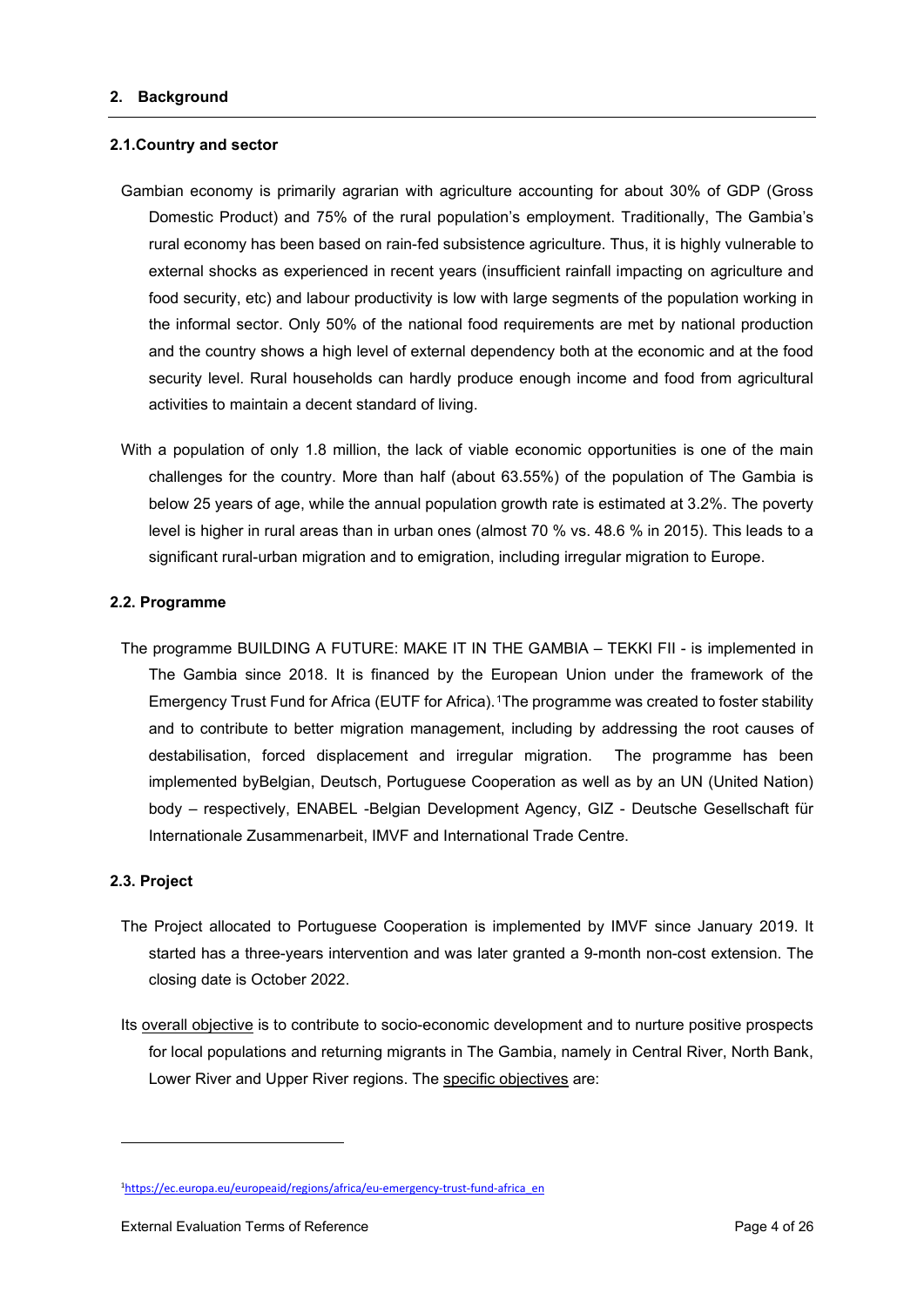- to boost economic development with a focus on attractive employment and revenue generation in regions prone to migration;
- to promote a conducive socio-economic environment for an effective and sustainable reintegration of former migrants and to improve the attractiveness of rural areas.

## The expected results  $(R)$  are<sup>2</sup>:

- R1: sustainable market-oriented agribusiness value chains are emerging and/or reinforced in rural Gambia through training (formal/unformal)
- R2: social cohesion has been strengthened by the activities of local organizations and the implementation of social/recreational facilities

Within each of the results, the following activities were implemented:

| <b>Macro-activities</b>                                                                                                                              | Activities (non-comprehensive list)                                                                                                                                                                                                                                                                |  |  |  |  |  |
|------------------------------------------------------------------------------------------------------------------------------------------------------|----------------------------------------------------------------------------------------------------------------------------------------------------------------------------------------------------------------------------------------------------------------------------------------------------|--|--|--|--|--|
|                                                                                                                                                      | Result 1: Sustainable market-oriented agribusiness value chains are emerging and/or reinforced in<br>rural Gambia through training (formal/unformal)                                                                                                                                               |  |  |  |  |  |
| A1.1 Assess the viability of various<br>identified sites, market bottlenecks and<br>opportunities and training needs                                 | Sites assessment.<br>$\bullet$                                                                                                                                                                                                                                                                     |  |  |  |  |  |
| A1.2. Support to rural agroenterprise<br>development                                                                                                 | Facilitate access to finance with the provision of<br>$\bullet$<br>over 200 in-kind grants and start-up kits;<br>Improve the capabilities to successfully run a<br>$\bullet$<br>business;<br>Facilitate market linkages;<br>$\bullet$<br>Support to processing demonstration centres.<br>$\bullet$ |  |  |  |  |  |
| A1.3. Fostering agribusiness at farm level                                                                                                           | Support to nearly 40 vegetable gardens and other<br>$\bullet$<br>agro-producer groups, including provision of<br>inputs, material, equipment, training and in some<br>cases agro-infrastructures.                                                                                                  |  |  |  |  |  |
| A1.4. Reinforcement and diversification of<br>training offers                                                                                        | Provision of skills training in horticulture, poultry,<br>$\bullet$<br>small ruminants, beekeeping, processing and<br>small engines to rural youths;<br>5 training centres in rural areas involved and<br>$\bullet$<br>strengthened.                                                               |  |  |  |  |  |
| Result 2: Social cohesion has been strengthened by the activities of local organizations and the<br>implementation of social/recreational facilities |                                                                                                                                                                                                                                                                                                    |  |  |  |  |  |
| A2.1. Support local community radios to<br>boost their capacity as key information<br>and mobilisation channels                                      | Provision of equipment and capacity building for 5<br>$\bullet$<br>community radios, mobilised as channels for<br>information dissemination.                                                                                                                                                       |  |  |  |  |  |

<span id="page-4-0"></span>2 Please consult Annex I: Logframe , for more information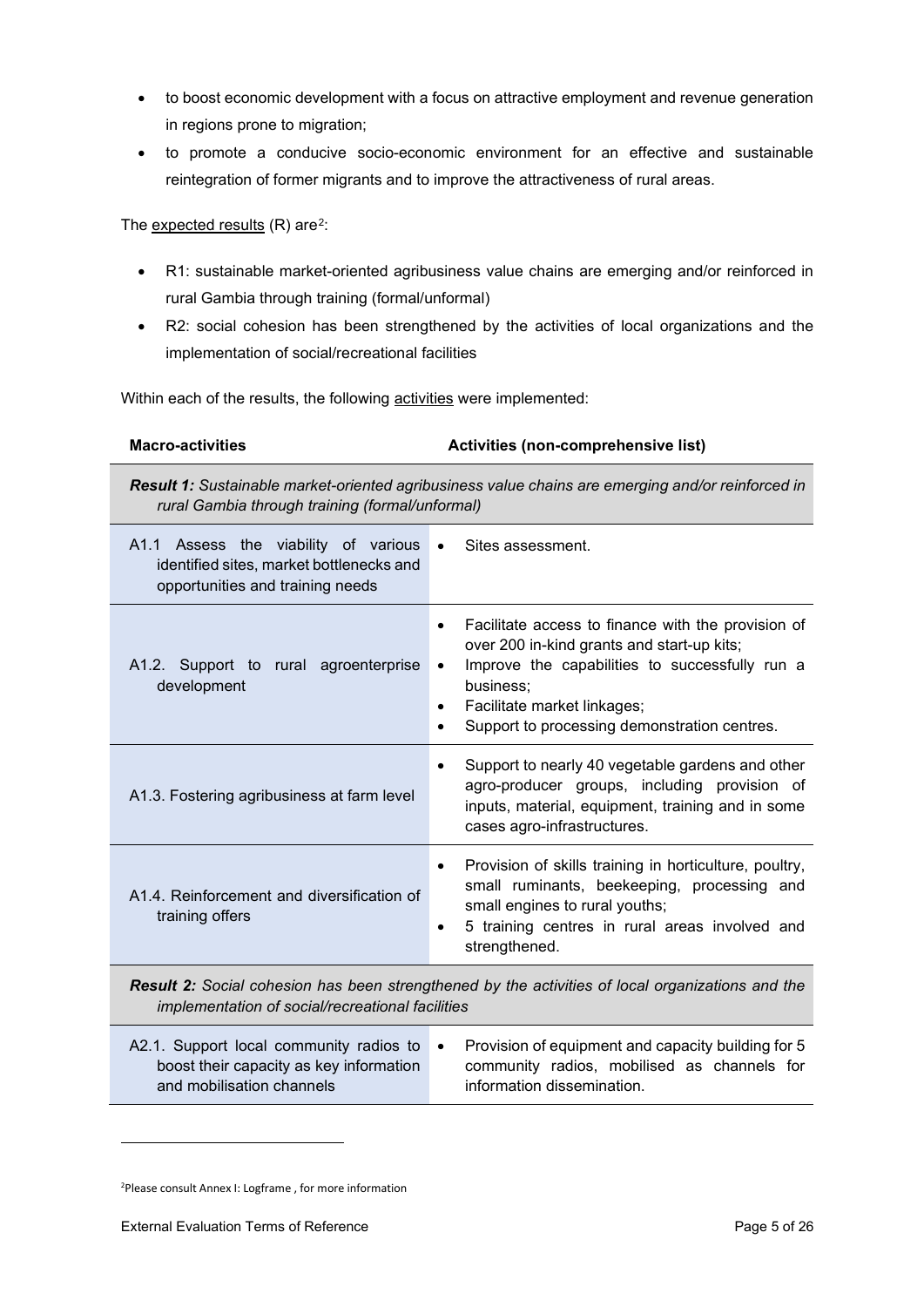| Implement innovation and social<br>A2.2<br>cohesion hubs              | Awareness raising activities, trainings and events<br>in agribusiness, migration and sports;<br>Capacity building of youth groups;<br>Support to youth infra-structures.                                         |  |  |
|-----------------------------------------------------------------------|------------------------------------------------------------------------------------------------------------------------------------------------------------------------------------------------------------------|--|--|
| social<br>cohesion<br>Schools<br>for<br>A <sub>2</sub> 3<br>programme | Promotion of activities in agribusiness, migration<br>$\bullet$<br>and sports in 25 upper basic and senior secondary<br>schools;<br>activities<br>Outreach<br>migration<br>koranic<br>on<br>in.<br>٠<br>schools. |  |  |

Activities are based on a close cooperation with relevant stakeholders (national, regional and local) in order to ensure an effective contribution to NDP 2018-2021 and the sustainability of results.

Consulted stakeholders during the identification and formulation of the project included:

- Government institutions Ministry of Basic and Secondary Education; National Accreditation and Quality Assurance Authority; GTTI - The Gambia Technical Training Institute; Ministry of Higher Education; Ministry of Trade, Regional Integration & Employment; GIEPA -Gambia investment and export promotion agency; Ministry of Agriculture; Ministry of Youth and Sports; Department of Women's Affairs; Regional Youth Committees; Local Governments;
- Civil society CBOs Community Based Organizations; TANGO The Association of Non-Governmental Organizations in the Gambia; Primary and secondary schools (including koranic schools)
- International organisations FAO Food and Agriculture Organization; OIM International Organization for Migration.
- It was consensually acknowledged the need for further initiatives related to youth employment and employability, market promotion and income generation, rural living resilience including the provision of recreational facilities and debate forums, as well as the key role of agriculture for the country's development.
- More information on activities shall be consulted a[thttps://www.imvf.org/project/building-a-future](https://www.imvf.org/project/building-a-future-make-it-in-the-gambia/)[make-it-in-the-gambia/.](https://www.imvf.org/project/building-a-future-make-it-in-the-gambia/) The full logic of intervention can be foundin the Annex I – Logframe Matrix, update for the Year 3 of the intervention.
- The Project's core target groups are youths and women, and final beneficiaries are potential migrant youth, returnees and women, specific in the agribusiness component: 1,300 people, and in the social cohesion component: 13,000 people. The Project is implemented in partnership with ADWAC , United Purpose and Alianzapor la Solidaridad.
- As the project occurred during COVID-19 pandemic, it is important to understand that some activities were delayed,and as such, the project was extended for 9months. However, other activities were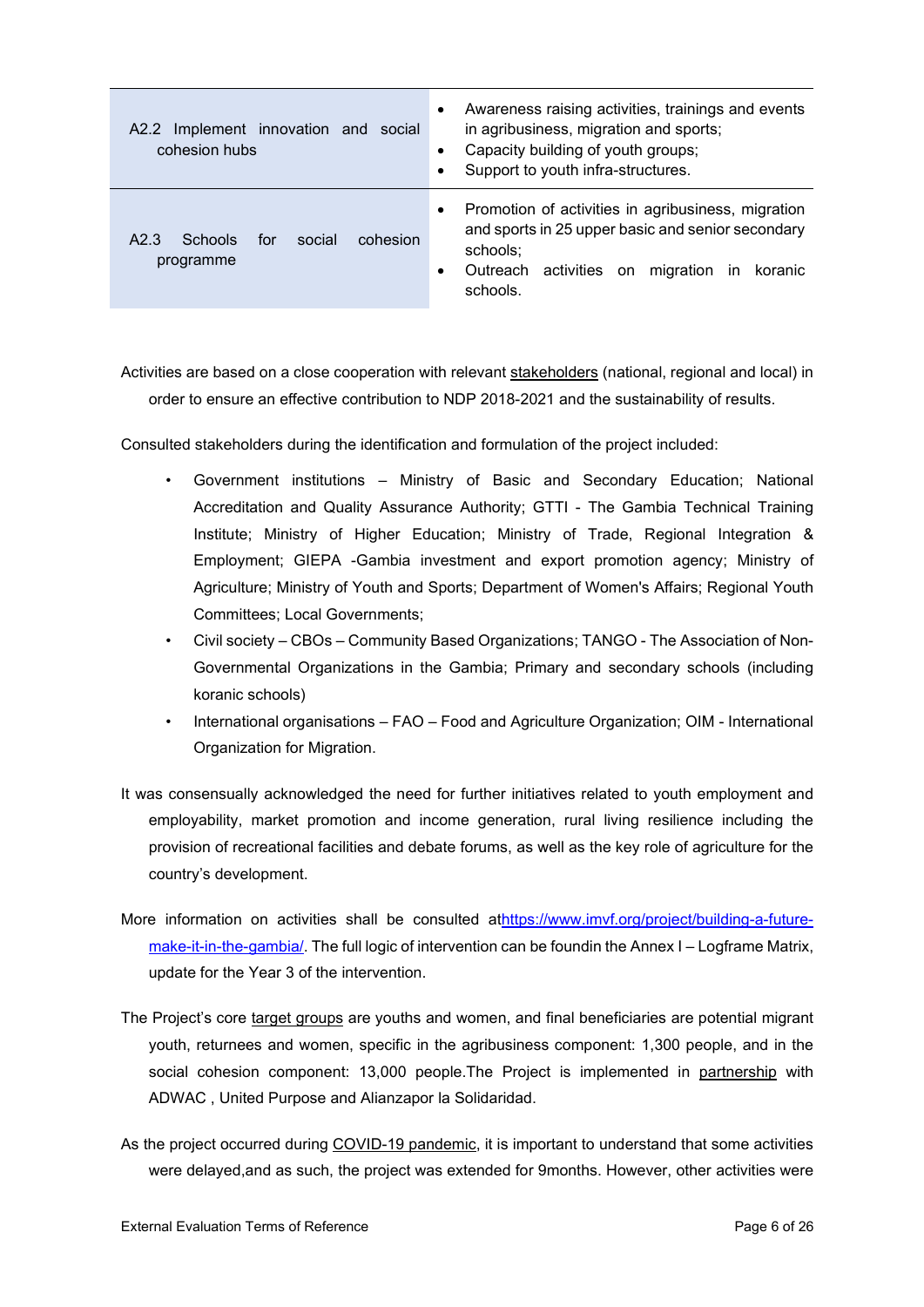adapted to raise awareness for the health measures implemented, as well as to provide basic sanitary goods and protective equipment to schools and other beneficiaries.

During the project implementation, an internal quality control mechanism, based on the *Monitoring and Evaluation Framework (M&EF),* annual narrative and financial reports, *regular* partners' meetings, and alsoweeklyinternal meetingstook place. The reports mentioned above are available and will be shared with the evaluation team. However, no baseline or mid-term evaluation took place, during the implementation of the project.

## <span id="page-6-0"></span>**3. Description of the Evaluation Assignment**

## <span id="page-6-1"></span>**3.1. Objectives of the final evaluation**

- Systematic and timely evaluation of its programmes and activities is an established priority<sup>[3](#page-6-2)</sup> of the European Commission (EU)[4.](#page-6-3) The focus of evaluations is on the assessment of **achievements**, the **quality**and the **results[5](#page-6-4)**of the intervention in the context ofan evolving cooperation policy withan increasing emphasis on **result-oriented approaches and the contribution towards the implementation of the SDG** – Sustainable Development Goals.<sup>[6](#page-6-5)</sup>
- From this perspective, evaluations should **look for evidence of why, whether or how these results are linked to the EU intervention** and seek **to identify the factors driving or hindering progress**.
- Evaluations should provide an understanding of the **cause and effect links** between: inputs and activities, and outputs, outcomes and impacts. Evaluations should serve accountability, decision making, learning and management purposes.

<span id="page-6-5"></span><sup>6</sup> The New European Consensus on Development 'Our World, Our Dignity, Our Future', Official Journal 30th of June 2017. http://eur-lex.europa.eu/legal-content/EN/TXT/?uri=OJ:C:2017:210:TOC

<span id="page-6-2"></span><sup>&</sup>lt;sup>3</sup>COM(2013) 686 final "Strengthening the foundations of Smart Regulation – improving evaluation"-<u>http://ec.europa.eu/smart-</u> [regulation/docs/com\\_2013\\_686\\_en.pdf;](http://ec.europa.eu/smart-regulation/docs/com_2013_686_en.pdf) EU Financial regulation (art 27); Regulation (EC) No 1905/200; Regulation (EC) No 1889/2006; Regulation (EC) No 1638/2006; Regulation (EC) No 1717/2006; Council Regulation (EC) No 215/2008

<span id="page-6-3"></span><sup>4</sup> SEC (2007)213 "Responding to Strategic Needs: Reinforcing the use of evaluation", [http://ec.europa.eu/smart](http://ec.europa.eu/smart-regulation/evaluation/docs/eval_comm_sec_2007_213_en.pdf)[regulation/evaluation/docs/eval\\_comm\\_sec\\_2007\\_213\\_en.pdf](http://ec.europa.eu/smart-regulation/evaluation/docs/eval_comm_sec_2007_213_en.pdf) ; SWD (2015)111 "Better Regulation Guidelines", [http://ec.europa.eu/smart-regulation/guidelines/docs/swd\\_br\\_guidelines\\_en.pdf](http://ec.europa.eu/smart-regulation/guidelines/docs/swd_br_guidelines_en.pdf) ; COM(2017) 651 final 'Completing the Better Regulation Agenda: Better solutions for better results', [https://ec.europa.eu/info/sites/info/files/completing-the](https://ec.europa.eu/info/sites/info/files/completing-the-better-regulation-agenda-better-solutions-for-better-results_en.pdf)[better-regulation-agenda-better-solutions-for-better-results\\_en.pdf](https://ec.europa.eu/info/sites/info/files/completing-the-better-regulation-agenda-better-solutions-for-better-results_en.pdf)

<span id="page-6-4"></span><sup>5</sup> Reference is made to the entire results chain, covering outputs, outcomes and impacts. Cfr. Regulation (EU) No 236/2014 "Laying down common rules and procedures for the implementation of the Union's instruments for financing external " https://ec.europa.eu/neighbourhood-enlargement/sites/near/files/pdf/financial\_assistance/ipa/2014/236-2014\_cir.pdf.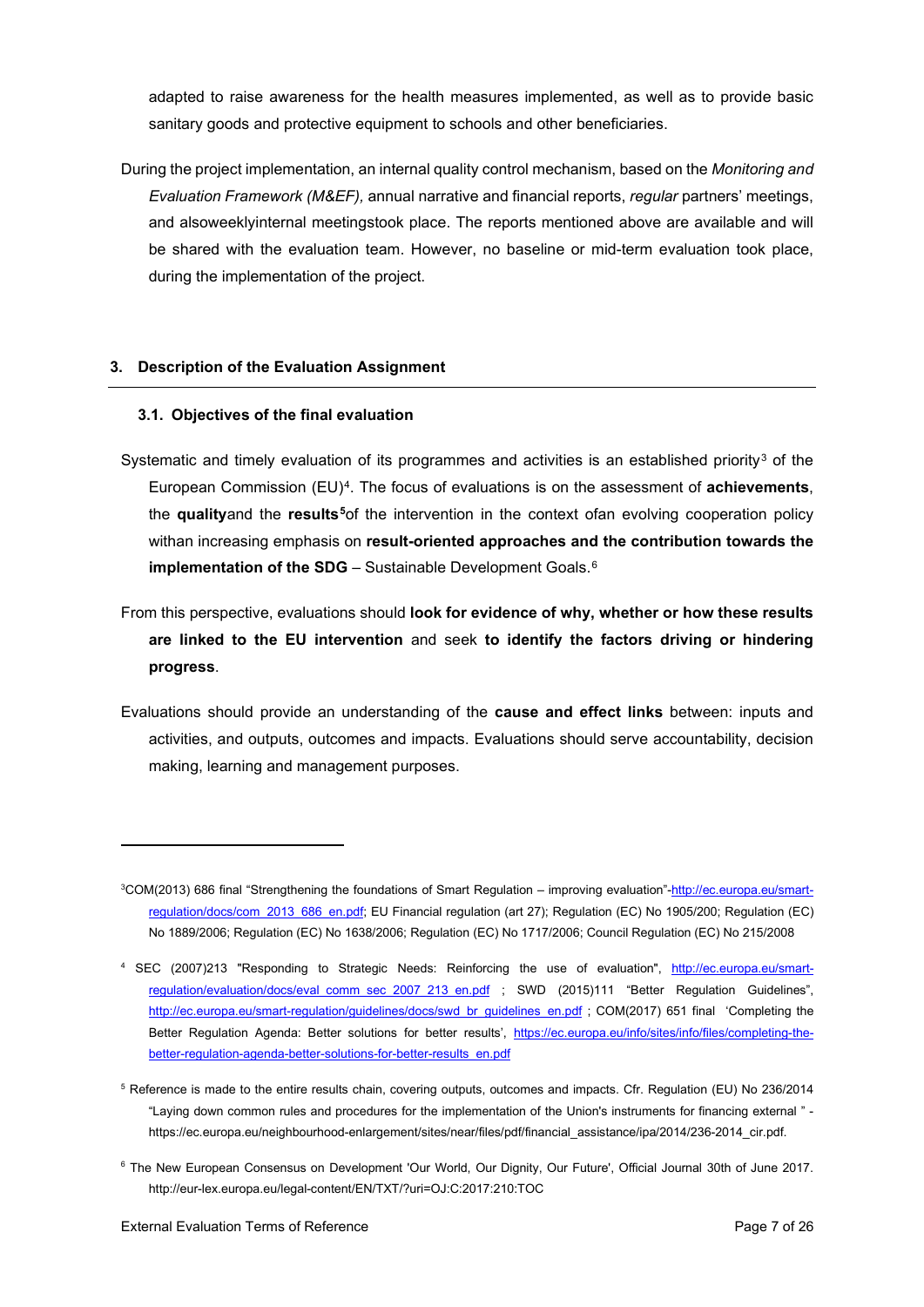- In particular, this evaluation will serve *to understand the performance of the intervention, its enabling*  factors and those hampering a proper delivery of results as to inform the planning of the future *interventions.*
- The main users of this evaluation will be the project partners, the relevant EU services and the key stakeholdersthat are involved in the implementation of the intervention.

## <span id="page-7-0"></span>**3.2. Evaluation criteria and issues to be addressed**

- The evaluation will assess the Intervention using the six standard DAC evaluation criteria, namely: relevance, coherence, effectiveness, efficiency, sustainability and early signs ofimpact. In addition, the evaluation will assess one EU specific evaluation criterion, which is:
- the EU added value (the extent to which the Interventionbrings additional benefits to whatwould have resulted from Member States' interventions only).
- The evaluation must focus on the aims and results of the project and include an analysis of the process to achieve the expected results. It shall furthermore consider whether the relevant SDGs and their interlinkages were identified; the principle of Leave No-One Behind and the rights-based approach methodology was followed in the identification/formulation documents and the extent to which they have been reflected in the implementation of the Intervention, its governance and monitoring.
- The **issues to be addressed** as formulated below are indicative. Following initial consultations and document analysis, the evaluation team will discuss them with the Evaluation Manager[7](#page-7-1) and propose in their Inception Note a complete and finalised set of Evaluation Questions with indication of specific Judgement Criteria and Indicators, as well as the relevant data collection sources and tools.
- Once agreed through the approval of the Inception Note, the Evaluation Questions will become contractually binding.

A sample of issues and evaluation questions to be addressed are:

- 1. What were the main results of the intervention, and its early impact?
- 2. What were the main constrains and main success factors of the project implementation?
- 3. What was the project's efficacy and efficiency, regarding activities execution and results achievement?
- 4. What changes on beneficiaries lives (grantees, small holder farmers, TVET trainees, school students) might be related to Project intervention?
- 5. How did the projects partnership and interdependency/cooperation with other TekkiFii projects affected its implementation?

<span id="page-7-1"></span><sup>7</sup> The Evaluation Manager is the staff of the Contracting Authority managing the evaluation contract.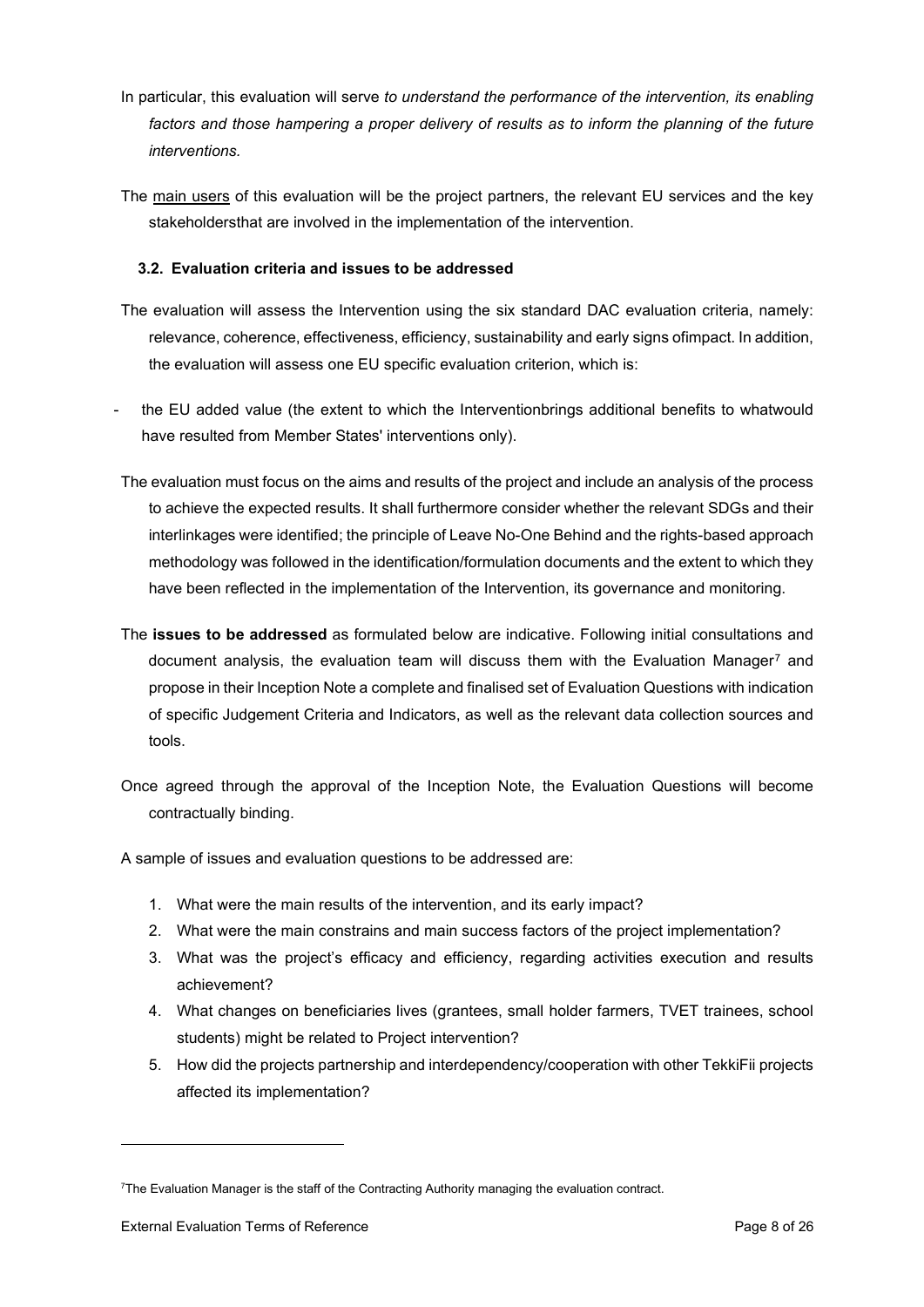6. How did the intervention promoted sustainability?

Besides these main issues addressed above, the contractors are required to gather and verify data on all the indicators of the logframe (for full logframe see Annex I), but specifically collect data on the following indicators<sup>[8](#page-8-1)</sup>:

- For the Result 1.2. Market oriented production increased:
	- o % increase in production (ton)
	- o % increase in income generation of people benefitting from market linkage activities,breakdown by age, gender and migrant status and type, location of the site
- For the Result 2.2. Reinforced feelings of belonging among the youth and women
	- $\circ$  engaged youth perception that their opinions are listened, and interests addressed, breakdown by age, gender, location and migration status;
	- o engaged women perception that their opinions are listened, and interests addressed, breakdown by age, location and migration status.

The methods of data collection, quantitative and qualitative, should be participatory-based, and included, among others: interviews, questionnaires, most significant change stories, focus groups.

# <span id="page-8-0"></span>**3.3. Phases of the evaluation and required outputs**

The evaluation will last *a minimum of 25 working days*, divided into the following phases:

- 1. Inception
- 2. Field
- 3. Synthesis
- 4. Dissemination

## 1st Phase: *Inception Phase*

- Meetings with the Project Coordination team (Lisbon and Gambia);
- Initial document/data collection
- Document analysis[Project Action Document and Logical Framework, Interim Reports and other key documents of the Project and the Trust Fund];
- Stakeholder analysis
- Description of the Theory of Change (based upon available documentation and interviews)
- Methodological design of the evaluation (Evaluation Questions with judgement criteria, indicators and methods of data collection and analysis) and evaluation matrix
- Output. Inception note

<span id="page-8-1"></span><sup>&</sup>lt;sup>8</sup> These indicators are to be specifically collected on the final evaluation, thus were not targeted on the annual monitories. For more information, please see Annex I. Logframe Matrix.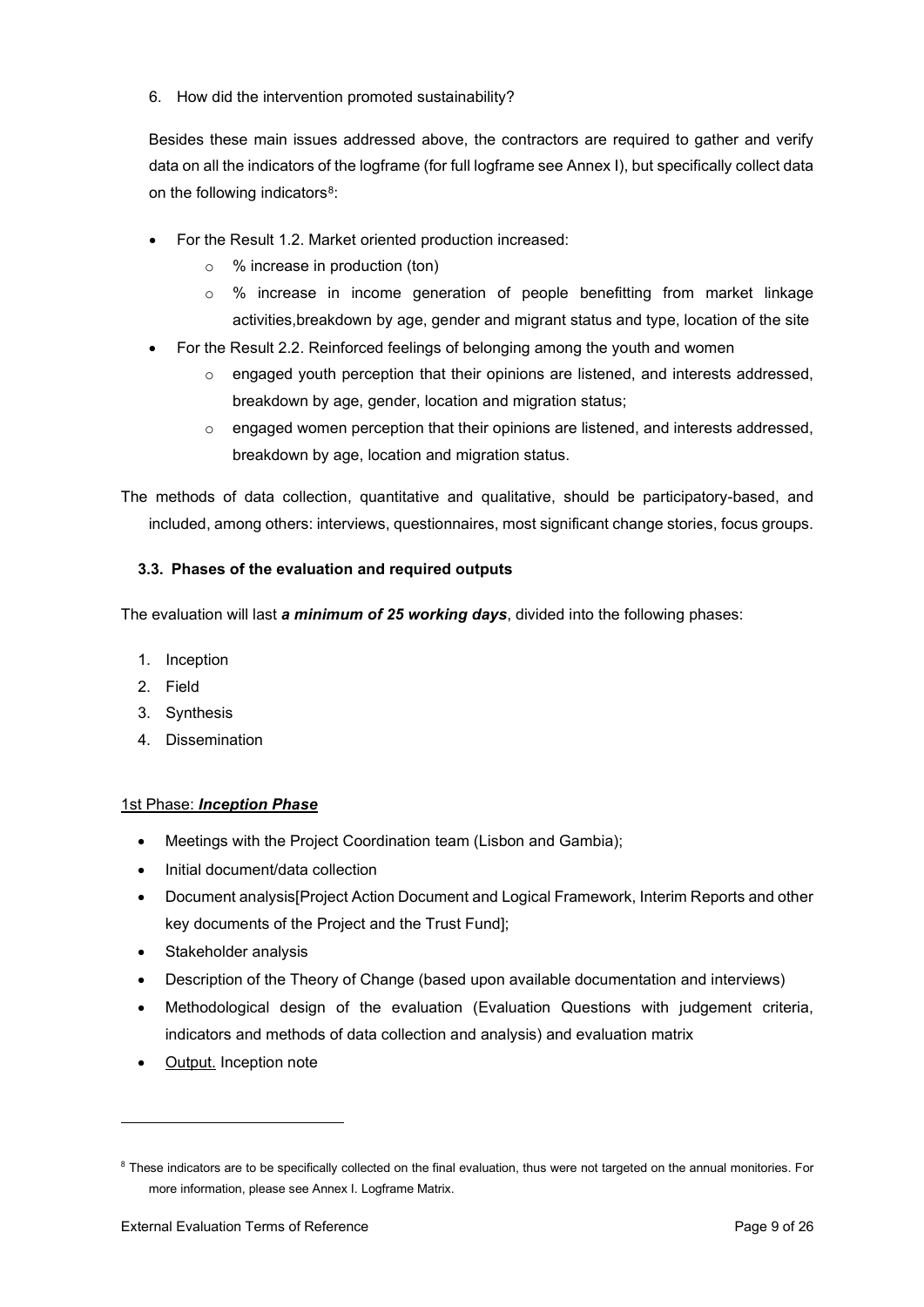## 2nd Phase: *Field Phase*

- *Gathering of primary evidence with the use of the most appropriate techniques, as such:*
	- o Meetings with the Coordination team and Project partners, including restitution of the main evaluation results in a meeting at the end of the mission;
	- o Meeting with the EU Delegation;
	- o Visits and interviews to beneficiaries and other interested parties;
	- o Collection of data from the beneficiaries of the Project's activities;
- Output: Slide Presentation of key findings of the field phase; Photographic record.

## 3rd Phase: *Synthesis phase*

- Final analysis of findings
- Reporting
- Outputs: Draft final report; Final Reports.

*The evaluation team will deliver to the Project Coordination team the Draft Final Reportand, after addressing the comments consolidated by the Evaluation Manager, will finalise the Final Report[9](#page-9-0).* 

## 4nd Phase: *Dissemination phase*

- Presentation of the project results and good practices, in the project final event
- Output: Powerpoint presentation<sup>[10](#page-9-1)</sup>;Dynamic Mini-Report<sup>[11](#page-9-2)</sup>

**Logistics**: the project will facilitate the contact between the expert(s) and the project's stakeholders and beneficiaries. It will also provide a meeting room in the project offices in Banjul and Kerewan, based on a previously defined calendar. The availability of a vehicle for displacements in the country will be confirmed upon final calendar definition. Financial proposals shall include a discrimination of displacement costs and all other logistic requirements.

<span id="page-9-0"></span><sup>9</sup> See Annex II - Structure of the Final Report and of the Executive Summary, for more information.

<span id="page-9-1"></span><sup>&</sup>lt;sup>10</sup> With no more than 30 slides, highlighting the main conclusions and key recommendations targeted to the relevant stakeholders

<span id="page-9-2"></span><sup>11</sup>Document with main conclusions and key recomendations, as well as one pager Infographic, *Have a look at the ESS/INTPA study on Dissemination of Evaluation Results for some examples of good knowledge products by different EU Delegations and other institutions from around the world: [https://europa.eu/capacity4dev/evaluation\\_guidelines/wiki/disseminating](https://europa.eu/capacity4dev/evaluation_guidelines/wiki/disseminating-evaluations)[evaluations](https://europa.eu/capacity4dev/evaluation_guidelines/wiki/disseminating-evaluations)*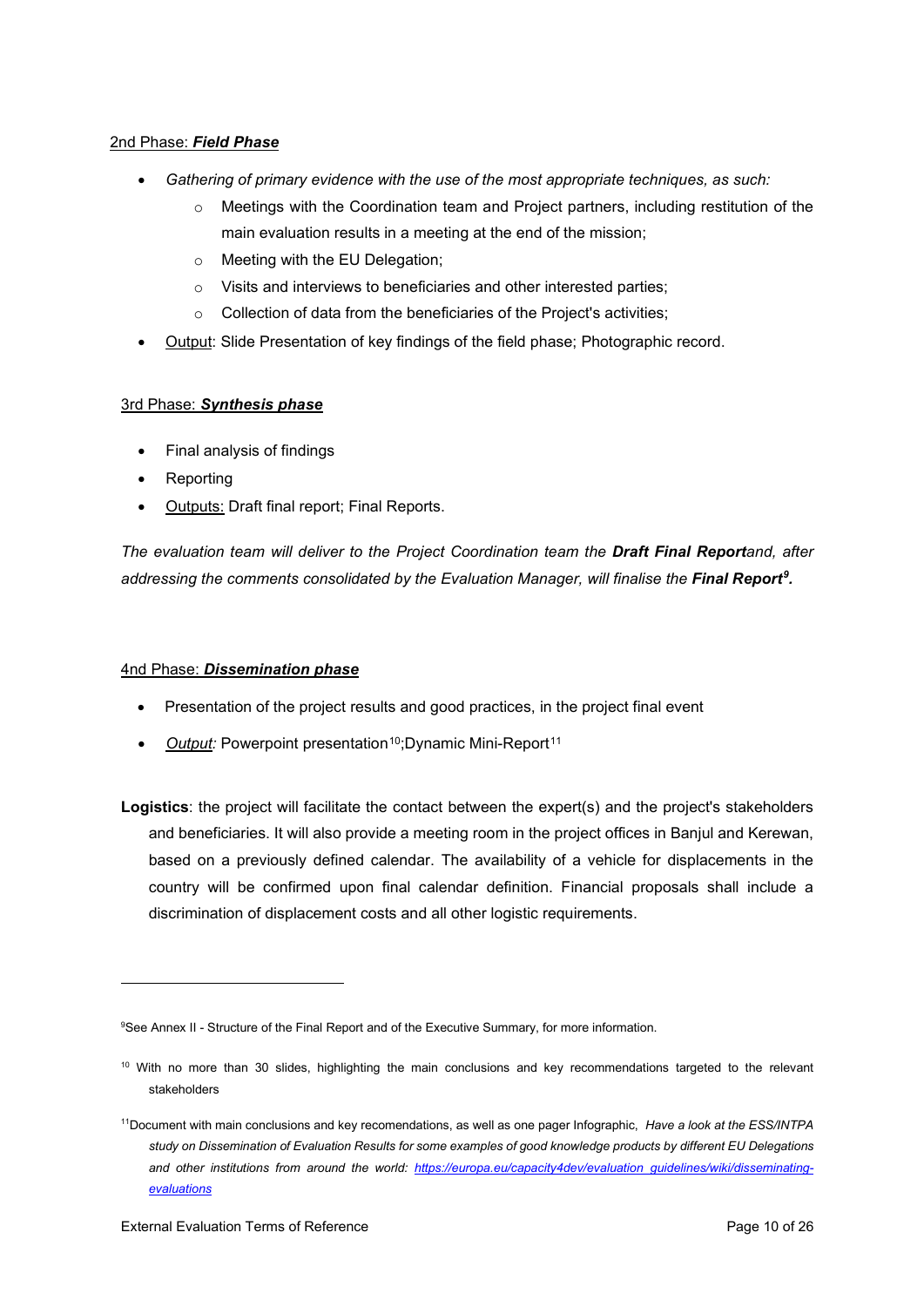## <span id="page-10-0"></span>**3.4. Management and Steering of the evaluation**

The evaluation is managed by the Evaluation Manager; the progress of the evaluation will be followed closely with the assistance of Project Coordination team.

The main functions of the Reference Group are:

- To agree on the focus of the evaluation, including the evaluation questions at Inception Phase.
- To facilitate contacts between the evaluation team and the external stakeholders.
- To ensure that the evaluation team has access to and has consulted all relevant information sources and documents related to the project.
- To discuss and comment on notes and reports delivered by the evaluation team.
- To assist in feedback on the findings, conclusions, lessons and recommendations from the evaluation.
- To support the development of a proper follow-up plan after completion of the evaluation.
- To support the Dissemination Phase.

## <span id="page-10-1"></span>**3.5. Language of the Specific contract**

The language of the specific contract is to be English.

## <span id="page-10-2"></span>**4. Expertise Required**

## <span id="page-10-3"></span>**4.1. Number and role of evaluators and working days per category**

The table below indicates the suggested minimum number of evaluators and the suggested minimum number of working days (overall and in the field), per category of experts to be foreseen by the tenderers.

| <b>Category of</b> | Minimum number of | <b>Total minimum</b> | (Out of which)    |
|--------------------|-------------------|----------------------|-------------------|
| experts            | evaluators        | number of working    | minimum number of |
|                    |                   | days (total)         | working days on   |
|                    |                   |                      | mission           |
| <b>Senior</b>      |                   | 25                   | 15                |
| <b>Medium</b>      |                   | 20                   | 15                |
| <b>Junior</b>      |                   | 20                   | 15                |

**Senior expert / team leader role**: overall responsible for the evaluation.The Team Leader shall be clearly identified in the offer; He/she shall provide at least 25 working days, out of which 15 in the field.

**Medium expert role**: responsible for design of tools for data collection on the logframe indicators; data analysis; report writing. He/she shall provide at least 20 working days, out of which 15 in the field.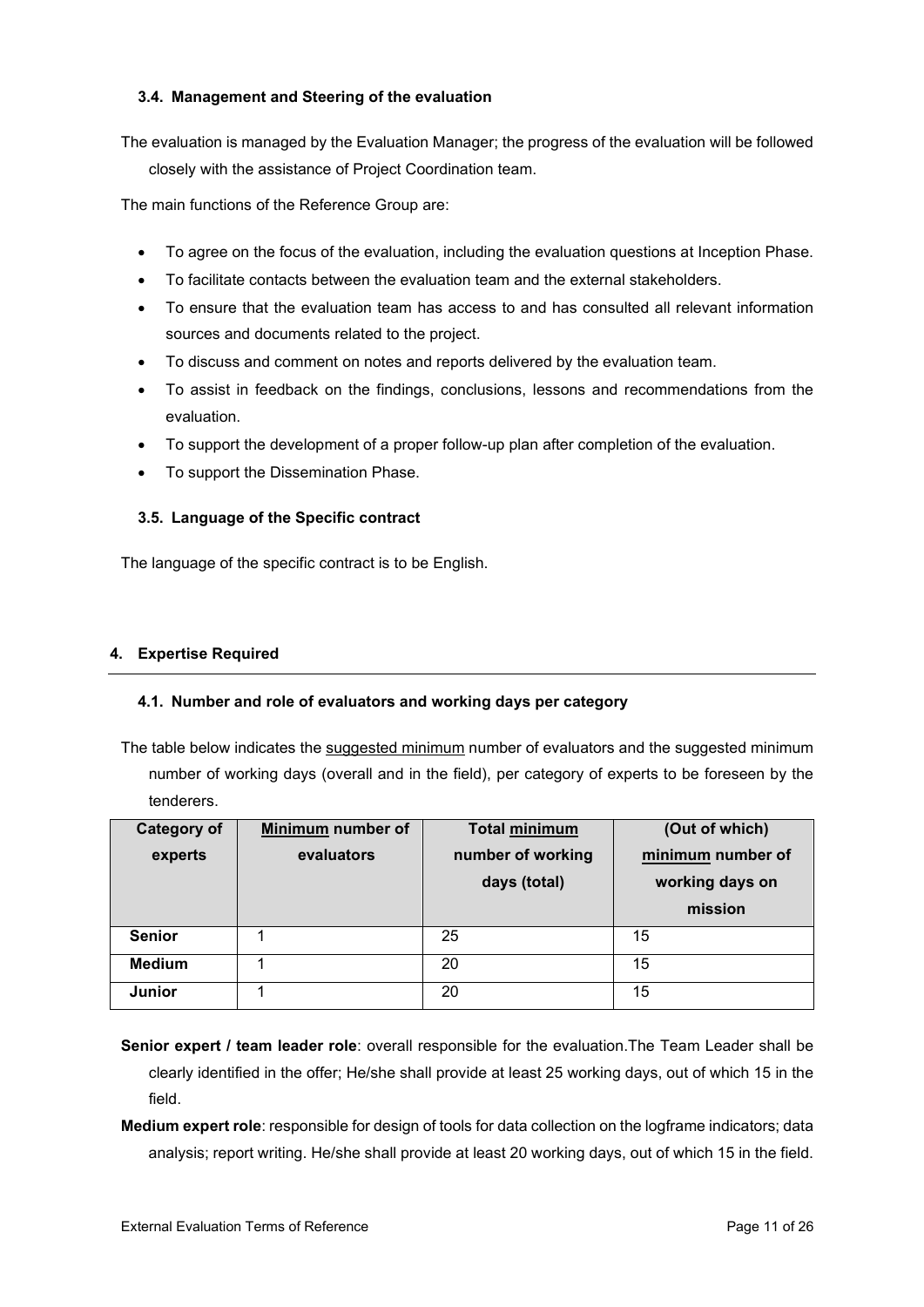- **Junior expert role**: support tools design, data collection and analysis.He/she shall provide at least 20 working days, out of which 15 in the field.
- All experts are expected to possess a demonstrable expertise coherent with the requirements described underneath.

## <span id="page-11-0"></span>**4.2. Expertise required**

The team of evaluators shall make proof of multidisciplinary skills, according with the following requirements:

## Minimum requirements and skills for the Senior Expert:

- University degree (bachelor, master or doctorate) in economics, agronomy, social sciences, development studies or another relevant area;
- Experience (minimum 10 years) in Monitoring and Evaluation of Development Cooperation Projects, preferably in similar areas of intervention, specifically in agribusiness and agronomy;
- Work experience in the area of Development Cooperation (minimum 5 years), preferably in similar areas of intervention (agribusiness and agronomy);
- Consolidated knowledge of the west African context. Experience in The Gambia will be considered an added value;
- Proficiency in spoken and written English;
- Ability to critically analyse problems and present solid solutions;
- Autonomy and dynamism for the execution of the activities for which he/she is responsible;
- Ability to coordinate a team, with skills in human resources management;
- Ability to critically analyse problems;
- Work capacities in locations with limited conditions.

## Minimum requirements and skills for Medium Expert:

- University degree (bachelor, master or doctorate) in economics, social sciences, development studies or another relevant area;
- Experience (minimum 5 years) in Monitoring and Evaluation of Development Cooperation Projects, preferably in data collection methodologies;
- Work experience in the area of Development Cooperation (minimum 5 years), preferably in similar areas of intervention (agribusiness and agronomy);
- Experience in data collection tools and dataanalysis;
- Proficiency in spoken and written English;
- Ability to critically analyse problems;
- Work capacities in locations with limited conditions.

### Minimum requirements and skills for Junior Expert: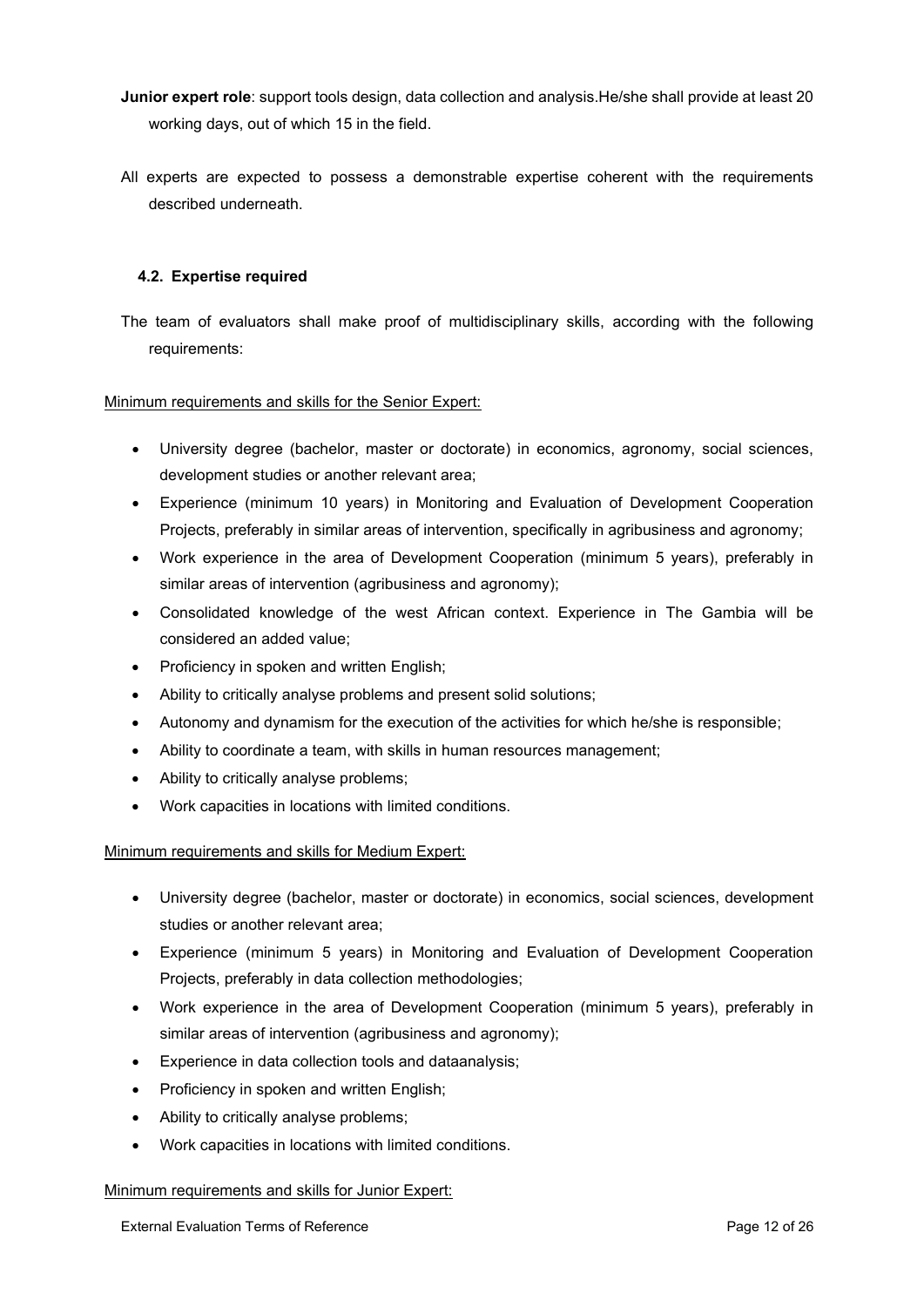- Experience (minimum 2 years) in Monitoring and Evaluation of Development Cooperation Projects, preferably in similar areas of intervention;
- Experience in data collection;
- Proficiency in spoken and written English;
- Work capacities in locations with limited conditions.

## Additional requirements of the team :

- Ability to hire and coordinate local inquirers for data collection;
- Ability to speak local languages or subcontract local translators;
- Graphic designer skills, or subcontract designer services.

# **Gender balance in the proposed team, at all levels, is highly recommended** and should be striven for.

## <span id="page-12-0"></span>**5. Location and Duration**

## <span id="page-12-1"></span>**5.1. Location(s) of mission assignment**

The assignment will take place in The Gambia, with travels throughout the country.

## <span id="page-12-2"></span>**5.2. Foreseen duration of the assignment in calendar months**

Maximum duration of the assignment: 3 calendar months.

This overall duration includes working days, weekends, periods foreseen for comments, for review of draft versions, debriefing sessions, presentation in the project final event and distribution of outputs.

## <span id="page-12-3"></span>**5.3. Starting period and planning**

Provisional start of the assignment is end June 2022.

As part of the technical offer, the framework contractor must fill in the timetable in the Annex III (to be finalised in the Inception note). The 'Indicative dates' are not to be formulated as fixed dates but rather as days (or weeks, or months) from the beginning of the assignment (to be referenced as '0').

### <span id="page-12-4"></span>**6. Content of the Offers**

The offers to be submitted for the execution of this contract will include a Technical and a Financial Offer.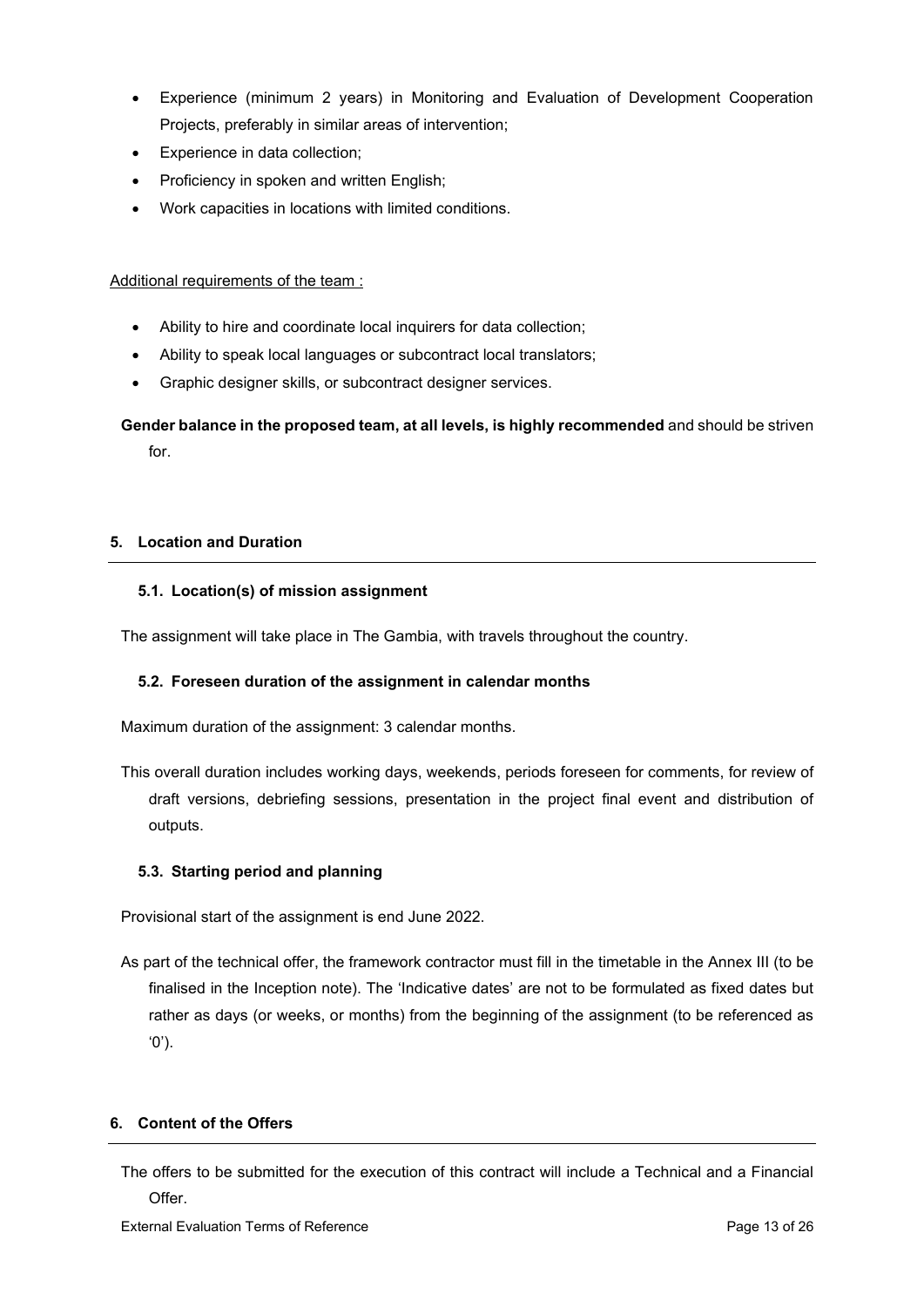## <span id="page-13-0"></span>**6.1. Technical offer**

The Technical Offer will compulsorily include:

- An introductory and short chapter detailing the comprehension by tenderers of the assignment and its main challenges.
- A chapter detailing the tentative methodology to conduct the evaluation; this methodology will then be finalised in the Inception Note. The proposed methodology will detail how the evaluation will address the cross-cutting issues mentioned in these Terms of Reference and notably gender equality and the empowerment of women. This will include (if applicable) the communication messages, materials and management structures.
- A short analysis of the main risks and remedy measures of the assignment.
- A chapter detailing the relevance and competencies of the team composition to the work to be undertaken and describing the role of each member by task.
- Annex: the CVs of the proposed experts (max length of each CV: 5 pages).
- Annex: the proposed timetable (see model in Annex III).

The maximum length of the technical offer is 10 pages excluding annexes.

## <span id="page-13-1"></span>**6.2. Financial offer**

The Financial Offer must, including all expenses that the consultant may incur, including international travel<sup>[12](#page-13-4)</sup> and per diem costs. For the purposes of final payment, the consultant or consulting company must present a complete invoice with all tax data or any other document of equal validity in their country.

## <span id="page-13-2"></span>**7. Budget of the present evaluation**

The maximum budget allowed for the execution of the present contract is 50.000€. This is inclusive of all fees, costs and taxes related to the assignment.

## <span id="page-13-3"></span>**8. Deadline for the Submission of Questions**

Questions and requests for clarification are to be submitted (if need will be) by the June 9<sup>th</sup> at 16h00, local time of Banjul via email at *[candidaturas@imvf.org](mailto:candidaturas@imvf.org)*.

The text of the questions received (once anonymised) and the responses will be sent to all tenderers

<span id="page-13-4"></span> $12$ Work related transportation in the field will be assumed by the project – for 1 car and 1 driver.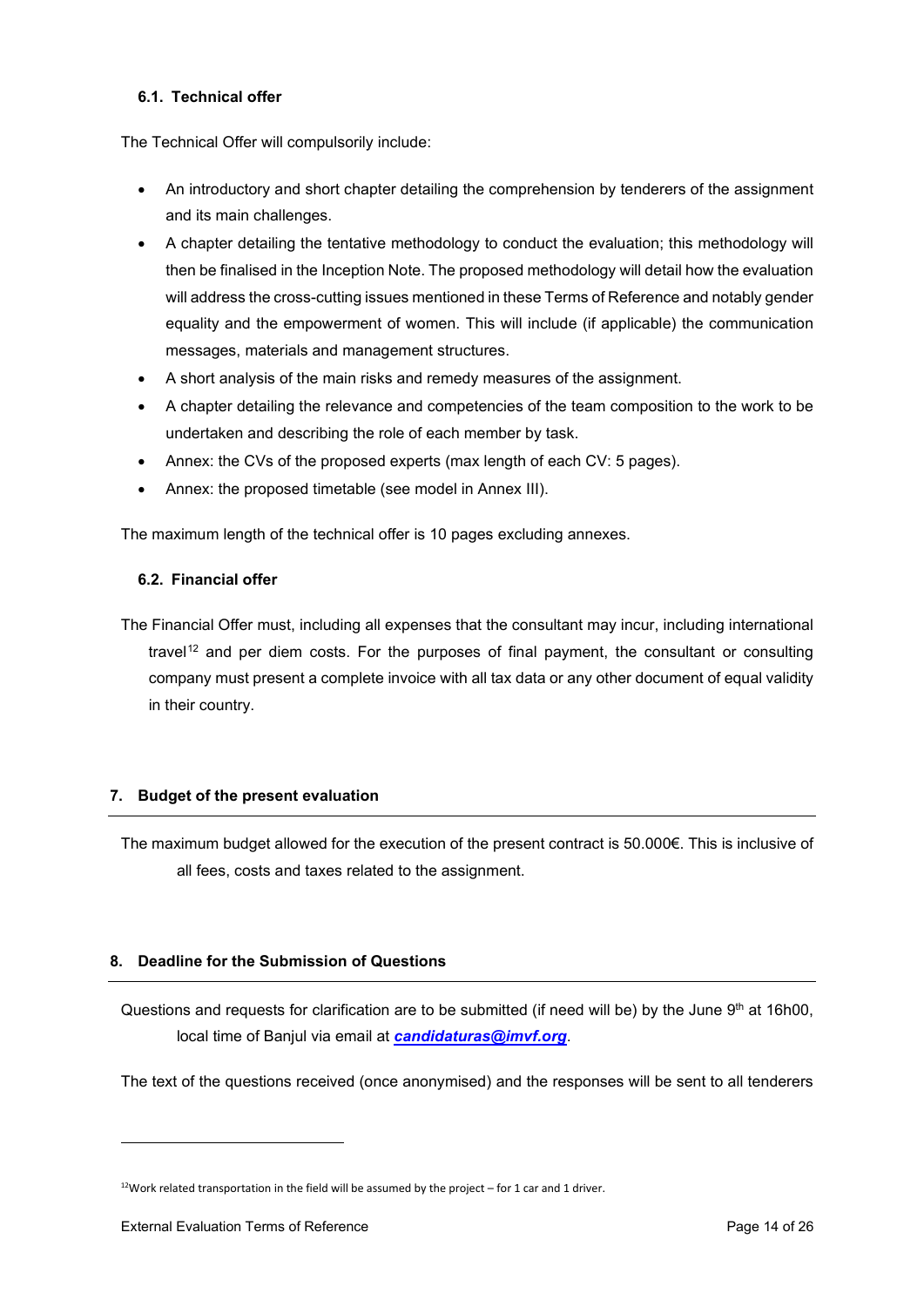to ensure equal treatment.

## <span id="page-14-0"></span>**9. Submission of the offers and their assessment**

## <span id="page-14-1"></span>**9.1 Deadline for the submission of the offers**

The offers for undertaking this assignment must be *be submitted to [candidaturas@imvf.org](mailto:candidaturas@imvf.org)* by*June 15th 2022 at 23h59*, local time of Banjul. Late submission of offers leads to their disqualification.*Only application received via email will be considered.*

The subject of the email shall be **Evaluation Application | Gambia**.

Only applications including technical proposal, proof of professional capacity and financial proposal will be considered.

## <span id="page-14-2"></span>**9.2. Assessment of the offers**

The offers will be assessed as detailed in the Annex IV.

## <span id="page-14-3"></span>**9.3. Calendar**

Tentative calendar: field mission in July; final report submission at the end of August. Detailed calendar to be submitted by the tenderers. Other dates might be considered provided feasible with the timeline of the project.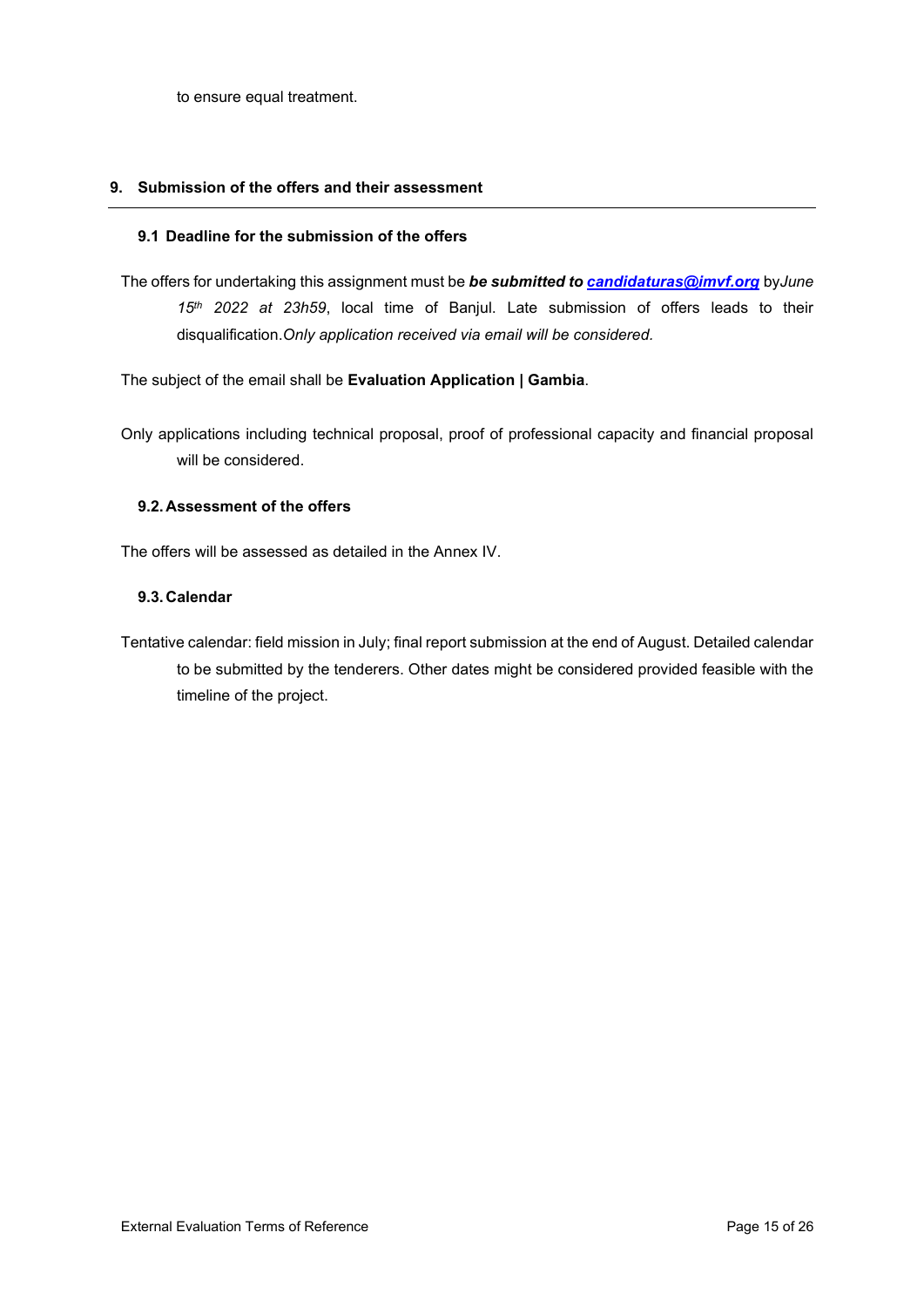#### <span id="page-15-4"></span><span id="page-15-3"></span><span id="page-15-2"></span>**Annexes**

### **Annex I. Logframe Matrix**

|                 | <b>Result chain</b>                                                                                                                               | <b>Indicator</b>                                                                                                 | <b>Baseline</b><br>(value &<br>reference | <b>Target</b><br>(at the end of project)                                                            | <b>Current</b><br>value<br>$(2021)^{13}$                             | <b>Assumptions</b> |
|-----------------|---------------------------------------------------------------------------------------------------------------------------------------------------|------------------------------------------------------------------------------------------------------------------|------------------------------------------|-----------------------------------------------------------------------------------------------------|----------------------------------------------------------------------|--------------------|
|                 |                                                                                                                                                   |                                                                                                                  | year)                                    |                                                                                                     |                                                                      |                    |
|                 | To contribute to socio-economic<br>development and to nurture positive<br>prospects for local populations and<br>returning migrants in the Gambia | Number of people benefiting from<br>support to livelihoods improvement<br>in the regions of project intervention | Assumption:<br>starting point<br>'zero'  | Capacity of 1.300 rural actors<br>strengthened                                                      | 4.144<br>[+1129] <sup>14</sup> rural<br>actors<br>strengthened<br>15 | Not applicable     |
| objective)      |                                                                                                                                                   |                                                                                                                  |                                          | 10.000 people indirectly<br>benefit from income increase                                            |                                                                      |                    |
| Impact (Overall |                                                                                                                                                   |                                                                                                                  |                                          | 13,000 direct beneficiaries of<br>social cohesion and<br>intergenerational dialogue<br>activities   | 42.793<br>$[+10.567]$                                                |                    |
|                 |                                                                                                                                                   |                                                                                                                  |                                          | 40,000 indirect beneficiaries of<br>social cohesion and<br>intergenerational dialogue<br>activities |                                                                      |                    |

<span id="page-15-1"></span><span id="page-15-0"></span>13Data from last Annual Narrative report, for Year 3: 2021

<sup>14</sup>[] Increase compared with previous interim report.

<sup>15</sup> Includes 66 trained in entrepreneurship and business development, 641 assisted to developed IGA, 123 teachers and 23 youth centre youths, 276 youths trained in skills development.

PROJECT LEAD

**PROJECT PARTNERS** 

**INSTITUTIONAL SUPPORT** 

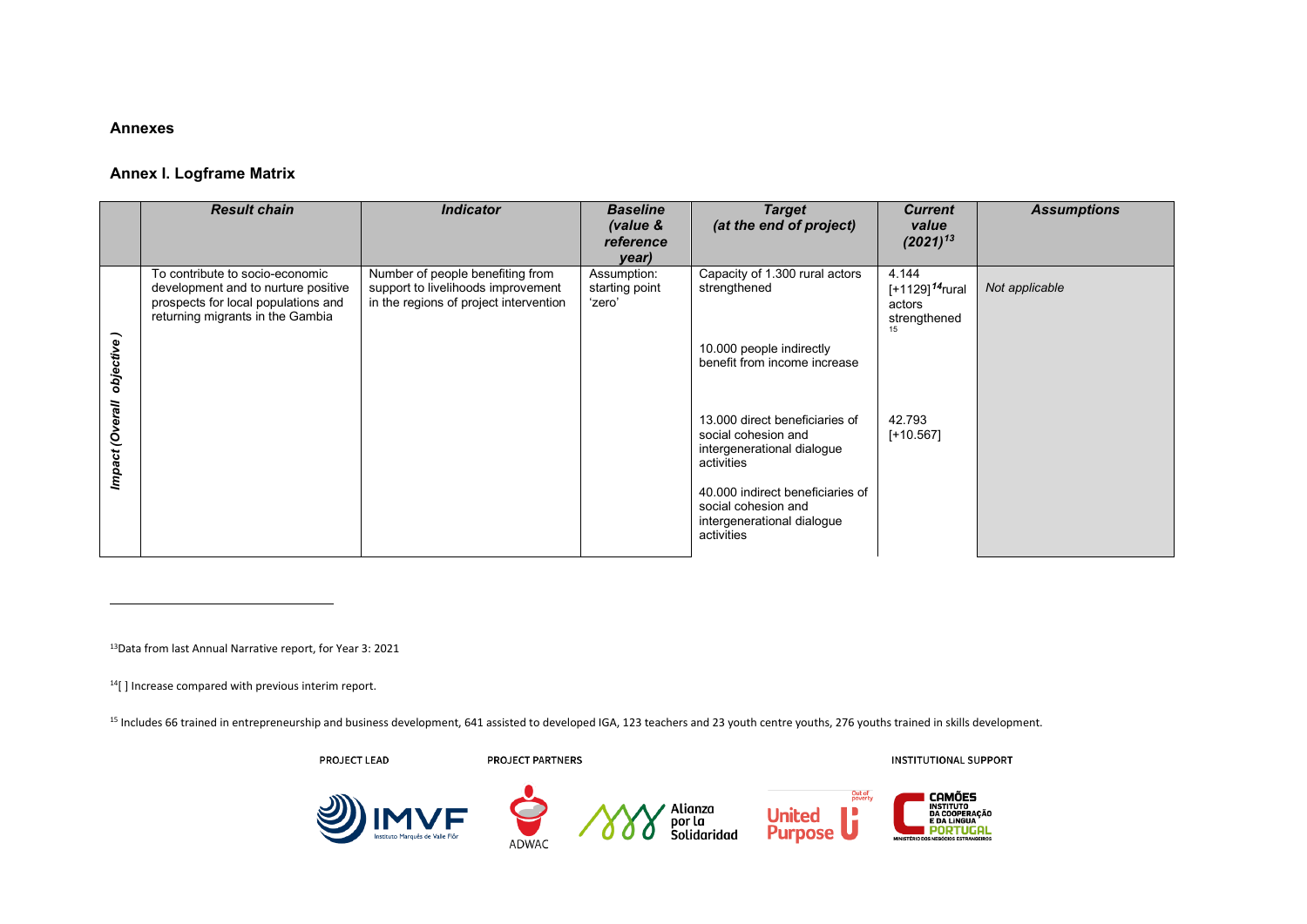|                                     | <b>Result chain</b>                                                                                                                                                                                                                                                                                                                                                                                                                                                                                                                                                                                                                                               | <b>Indicator</b>                                                                                                                                                           | <b>Baseline</b><br>(value &<br>reference<br>year)                              | <b>Target</b><br>(at the end of project)                                                                                     | <b>Current</b><br>value<br>$(2021)^{13}$                                                               | <b>Assumptions</b>                                                                                                                                                                                                                                                                                                                                                                                                                                                                     |
|-------------------------------------|-------------------------------------------------------------------------------------------------------------------------------------------------------------------------------------------------------------------------------------------------------------------------------------------------------------------------------------------------------------------------------------------------------------------------------------------------------------------------------------------------------------------------------------------------------------------------------------------------------------------------------------------------------------------|----------------------------------------------------------------------------------------------------------------------------------------------------------------------------|--------------------------------------------------------------------------------|------------------------------------------------------------------------------------------------------------------------------|--------------------------------------------------------------------------------------------------------|----------------------------------------------------------------------------------------------------------------------------------------------------------------------------------------------------------------------------------------------------------------------------------------------------------------------------------------------------------------------------------------------------------------------------------------------------------------------------------------|
|                                     |                                                                                                                                                                                                                                                                                                                                                                                                                                                                                                                                                                                                                                                                   |                                                                                                                                                                            |                                                                                | 300 returnees engaged on<br>new economic prospects and<br>on social cohesion and<br>intergenerational dialogue<br>activities | $147$ [+78]                                                                                            |                                                                                                                                                                                                                                                                                                                                                                                                                                                                                        |
| Outcome (s) (Specific objective(s)) | SO.1. To boost economic<br>development with a focus on<br>attractive employment and revenue<br>generation in regions prone to<br>migration<br>OC1. Sustainable market-oriented<br>agribusiness value chains are<br>emerging and/or reinforced in rural<br>Gambia through training<br>(formal/unformal)<br>SO.2. To promote a conducive<br>socio-economic environment for an<br>effective and sustainable<br>reintegration of former migrants and<br>to improve the attractiveness of<br>rural areas<br>Oc 2.1 Social cohesion has been<br>strengthened by the activities of<br>local organizations and the<br>implementation of<br>social/recreational facilities | # value chains reinforced<br>Increased perception of<br>opportunities in the regions                                                                                       | Assumption:<br>starting point<br>'zero'<br>Low                                 | $\overline{2}$<br>High                                                                                                       | $\overline{3}$<br>to be<br>measured at<br>year 4 as part<br>of an overall<br>activities'<br>evaluation | National buyers (egs hotels,<br>supermarkets) are willing to<br>purchase local production<br>Relevant infra-structures are set<br>in place<br>An efficient distribution channel<br>is implemented<br>Natural or man-made<br>unforeseeable negative events<br>do not occur, impeding the<br>participation or destabilizing the<br>engagement of target groups<br>and local communities<br>Returnees are timely identified<br>by IOM & interested in the<br>support/activities available |
| <b>Outputs</b>                      | 1.1 Agribusiness support services<br>reinforced                                                                                                                                                                                                                                                                                                                                                                                                                                                                                                                                                                                                                   | # ofagroenterprise created or<br>supported - package support (EUTF<br>KPI 1.2)<br># of people assisted to develop IGA<br>- by gender and youth/non-youth<br>(EUTF KPI 1.3) | Assumption:<br>starting point<br>zero<br>Assumption:<br>starting point<br>zero | 120<br>50                                                                                                                    | 154 [+125]<br>213 [+66]                                                                                | Existence of a favourable<br>economic environment for local<br>production and trade<br>Population and national buyers<br>(e.g. hotels) are willing to buy<br>local products<br>Agro infra-structures are timely<br>provided by EUTF partners<br>(ENABEL)                                                                                                                                                                                                                               |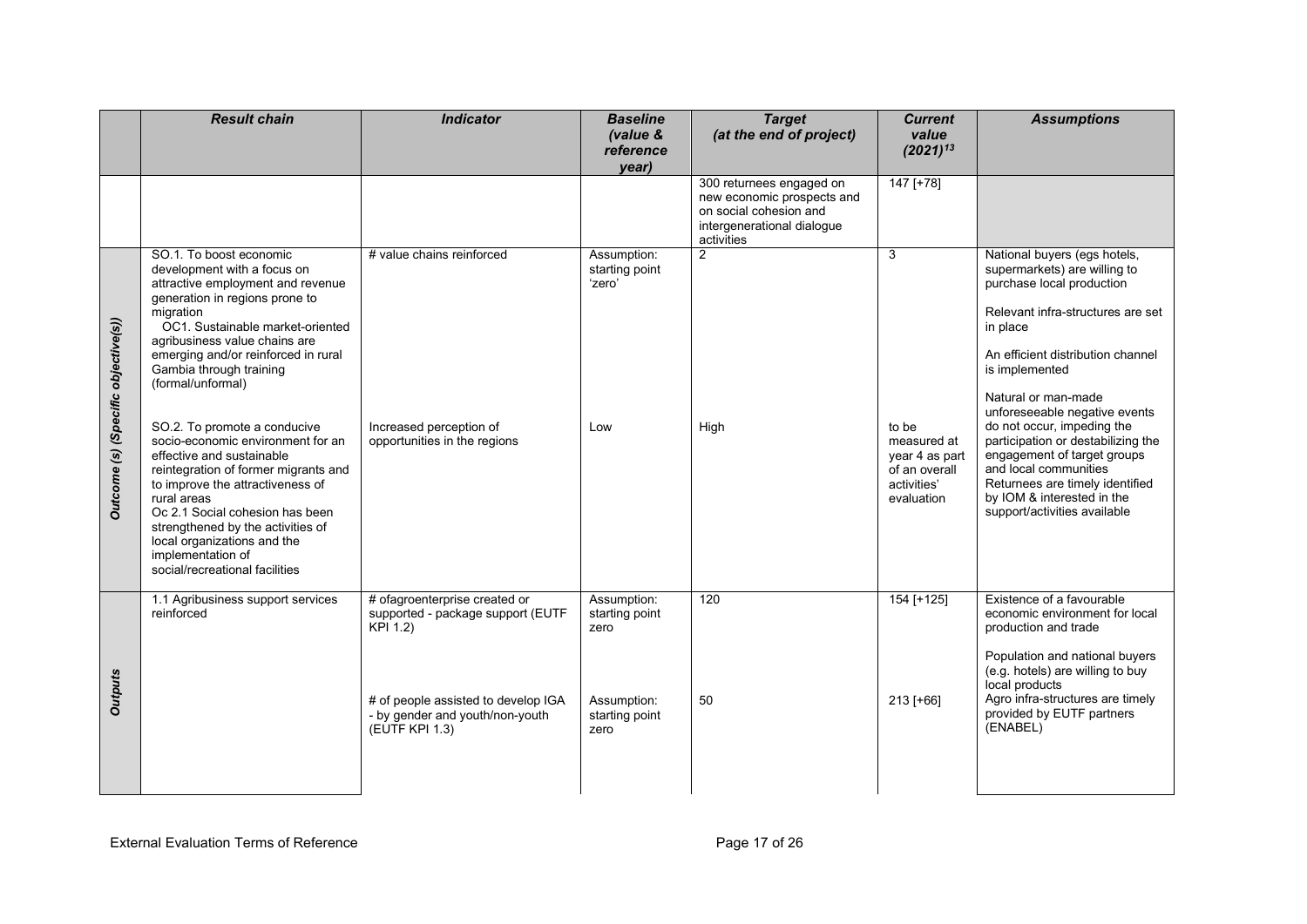<span id="page-17-0"></span>

| <b>Result chain</b>                         | <b>Indicator</b>                                                                                                                                                                                                                                           | <b>Baseline</b><br>(value &<br>reference<br>year)                              | <b>Target</b><br>(at the end of project) | <b>Current</b><br>value<br>$(2021)^{13}$                                                   | <b>Assumptions</b> |
|---------------------------------------------|------------------------------------------------------------------------------------------------------------------------------------------------------------------------------------------------------------------------------------------------------------|--------------------------------------------------------------------------------|------------------------------------------|--------------------------------------------------------------------------------------------|--------------------|
|                                             | # of jobs created thanks to<br>successful IGA support - Self-<br>employed by gender and youth/non-<br>youth (EUTF KPI 1.1)<br># of jobs created thanks to<br>successful IGA support - Members<br>of MSMEs by gender and youth/non-<br>youth (EUTF KPI 1.1) | Assumption:<br>starting point<br>zero<br>Assumption:<br>starting point<br>zero | 30<br>10                                 | preliminary<br>data<br>presented<br>together with<br>indicator<br>underneath<br>$123^{16}$ |                    |
| 1.2 Market oriented production<br>increased | # production sites assisted to<br>increase production, breakdown by<br>type and location                                                                                                                                                                   | Assumption:<br>starting point<br>zero                                          | 30                                       | 38                                                                                         |                    |
|                                             | % increase in production (ton)                                                                                                                                                                                                                             | Assumption:<br>starting point<br>'zero'                                        | 15%                                      | to be<br>measured at<br>year 4 as part<br>of an overall<br>activities'<br>evaluation       |                    |
|                                             | # of people assisted to develop IGA<br>- Agriculture - by gender and<br>youth/non youth (EUTF KPI 1.3)                                                                                                                                                     | Assumption:<br>starting point<br>zero                                          | 2000                                     | 3393 [+641]                                                                                |                    |

<sup>16</sup>Preliminary data related to employment created or sustained.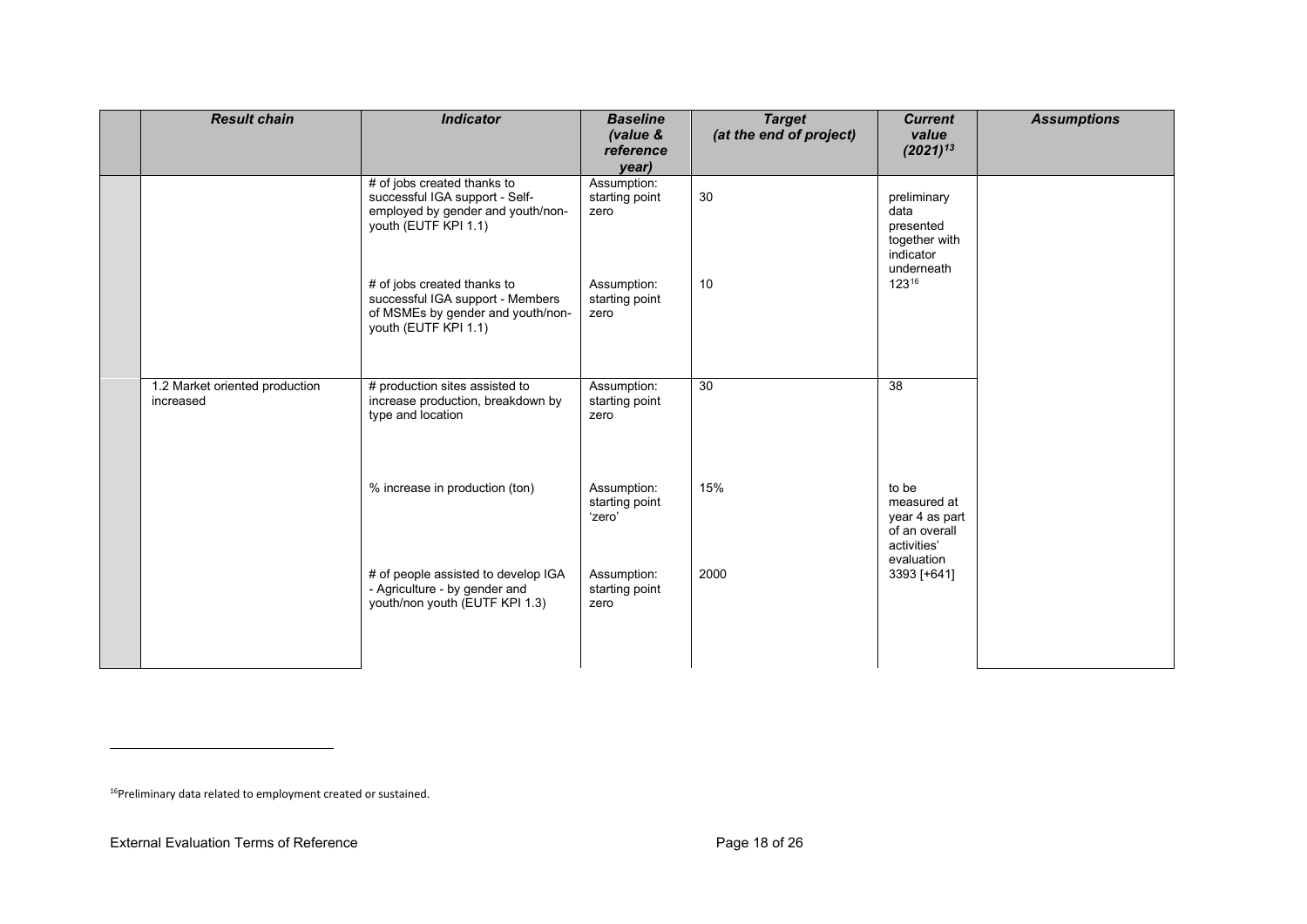<span id="page-18-0"></span>

| <b>Result chain</b>                             | <b>Indicator</b>                                                                                                                                                             | <b>Baseline</b><br>(value &<br>reference<br>year) | <b>Target</b><br>(at the end of project) | <b>Current</b><br>value<br>$(2021)^{13}$                                             | <b>Assumptions</b>                                                        |
|-------------------------------------------------|------------------------------------------------------------------------------------------------------------------------------------------------------------------------------|---------------------------------------------------|------------------------------------------|--------------------------------------------------------------------------------------|---------------------------------------------------------------------------|
|                                                 | % increase in income generation of<br>people benefitting from market<br>linkage activities, breakdown by age,<br>gender and migrant status and type,<br>location of the site | Assumption:<br>starting point<br>'zero'           | 10%                                      | to be<br>measured at<br>year 4 as part<br>of an overall<br>activities'<br>evaluation |                                                                           |
|                                                 | Hectares of land benefitting from<br>improved agriculture management<br>(EUTF KPI 2.6)                                                                                       | Assumption:<br>starting point<br>zero             | 80                                       | 97,3217                                                                              |                                                                           |
|                                                 | # of agribusiness supported -<br>package support (EUTF KPI 1.2)                                                                                                              | Assumption:<br>starting point<br>'zero'           | 20                                       | 8                                                                                    |                                                                           |
|                                                 | # of people trained to manage /<br>maintain agriculture infrastructure /<br>equipment (EUTF KPI 2.8)- local<br>authorities & beneficiaires                                   | Assumption:<br>starting point<br>'zero'           | 400                                      | 492                                                                                  |                                                                           |
| 1.3 Training offers adjusted to<br>market needs | # of people trained on skills<br>development - by gender and<br>youth/non youth (EUTF KPI 1.4)                                                                               | Assumption:<br>starting point<br>'zero'           | 200                                      | 276 [+276]                                                                           | Skills centres' managerial<br>boards are open to<br>organisational change |

<sup>17</sup>Values corrected after new measurements conducted.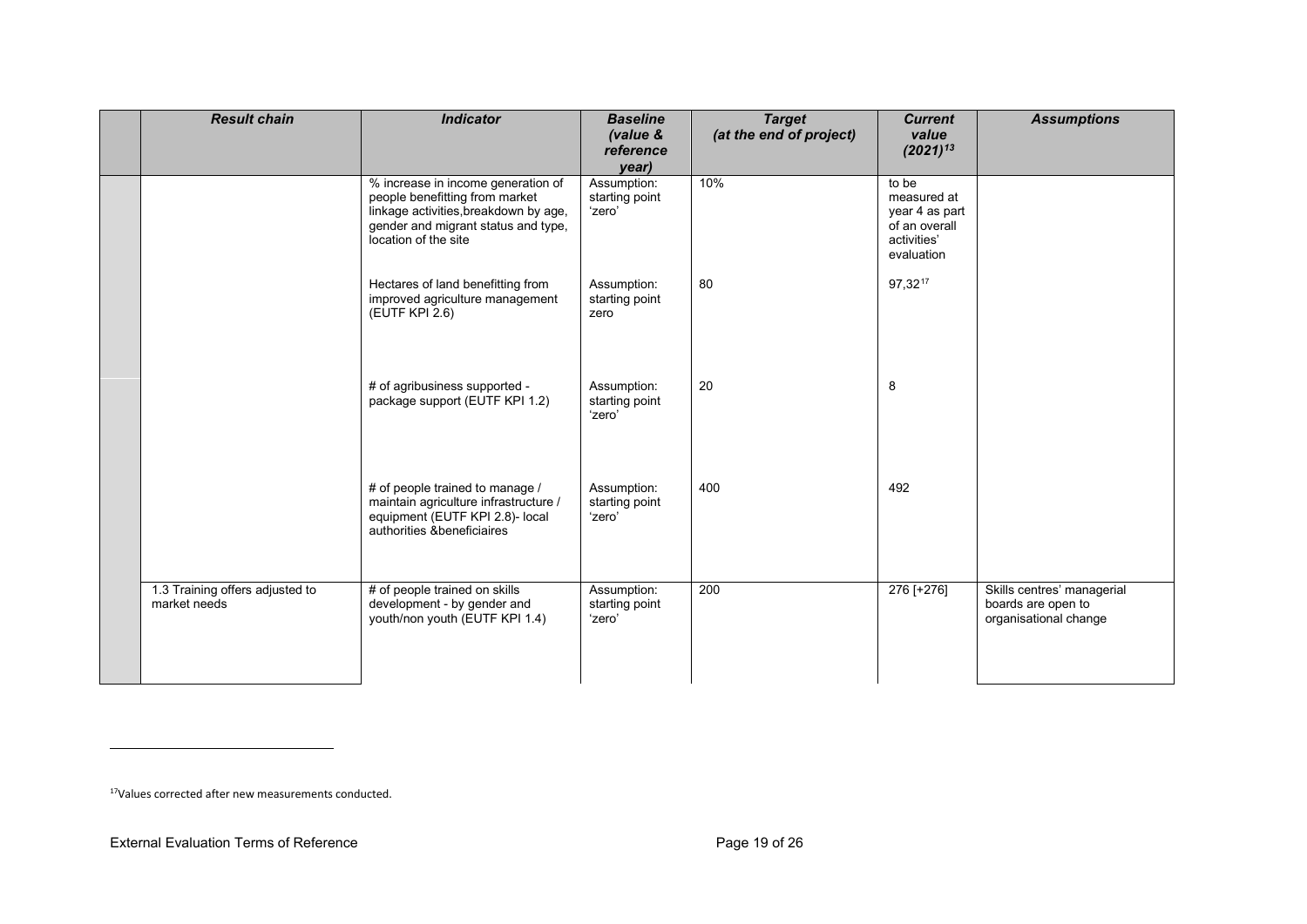| <b>Result chain</b>                                                                                                           | <b>Indicator</b>                                                                                                                                                 | <b>Baseline</b><br>(value &<br>reference<br>year) | <b>Target</b><br>(at the end of project) | <b>Current</b><br>value<br>$(2021)^{13}$ | <b>Assumptions</b>                                                                                                                                                                  |
|-------------------------------------------------------------------------------------------------------------------------------|------------------------------------------------------------------------------------------------------------------------------------------------------------------|---------------------------------------------------|------------------------------------------|------------------------------------------|-------------------------------------------------------------------------------------------------------------------------------------------------------------------------------------|
|                                                                                                                               | # skills centres reinforced.<br>breakdown by type and location                                                                                                   | Assumption:<br>starting point<br>'zero'           | 2                                        | $4[+4]$                                  |                                                                                                                                                                                     |
| 2.1 Network of intergenerational<br>dialoque, recreational and life skills<br>enhancement forums implemented<br>or reinforced | # community radios with increased<br>technical and/or managerial skills<br>and/or resources                                                                      | Assumption:<br>starting point<br>'zero'           | 5                                        | 5                                        | School communities, radio<br>managers, youth groups,<br>women's groups and other<br>CBOs are open to<br>organisational change and to<br>participate in network-based<br>initiatives |
|                                                                                                                               | # multipurpose centres implemented<br>or reinforced, breakdown by location<br>(EUTF KPI 2.1 bis)                                                                 | Assumption:<br>starting point<br>'zero'           | 5                                        | $1[+1]$                                  | Support to youths and sports<br>remains a priority of government<br>development plan and local                                                                                      |
|                                                                                                                               | # youth groups with business plans<br>or strategic plans                                                                                                         | Assumption:<br>starting point<br>'zero'           | $\mathbf 5$                              | $3[+3]$                                  | authorities<br>Schools remain open and<br>community based activities<br>remain possible to implement                                                                                |
|                                                                                                                               | # schoolsimplementing a<br>programme to engage youths in<br>regional development, breakdown by<br>location                                                       | Assumption:<br>starting point<br>'zero'           | 25                                       | $38[+13]$                                | with precaution measures<br>related to COVID-19                                                                                                                                     |
|                                                                                                                               | # of activities/events explicitly<br>dedicated to raising awareness and<br>sensitivity of general public<br>regarding all aspects of<br>migration(EUTF KPI 3.11) | Assumption:<br>starting point<br>'zero'           | 150                                      | 181 [+169]                               |                                                                                                                                                                                     |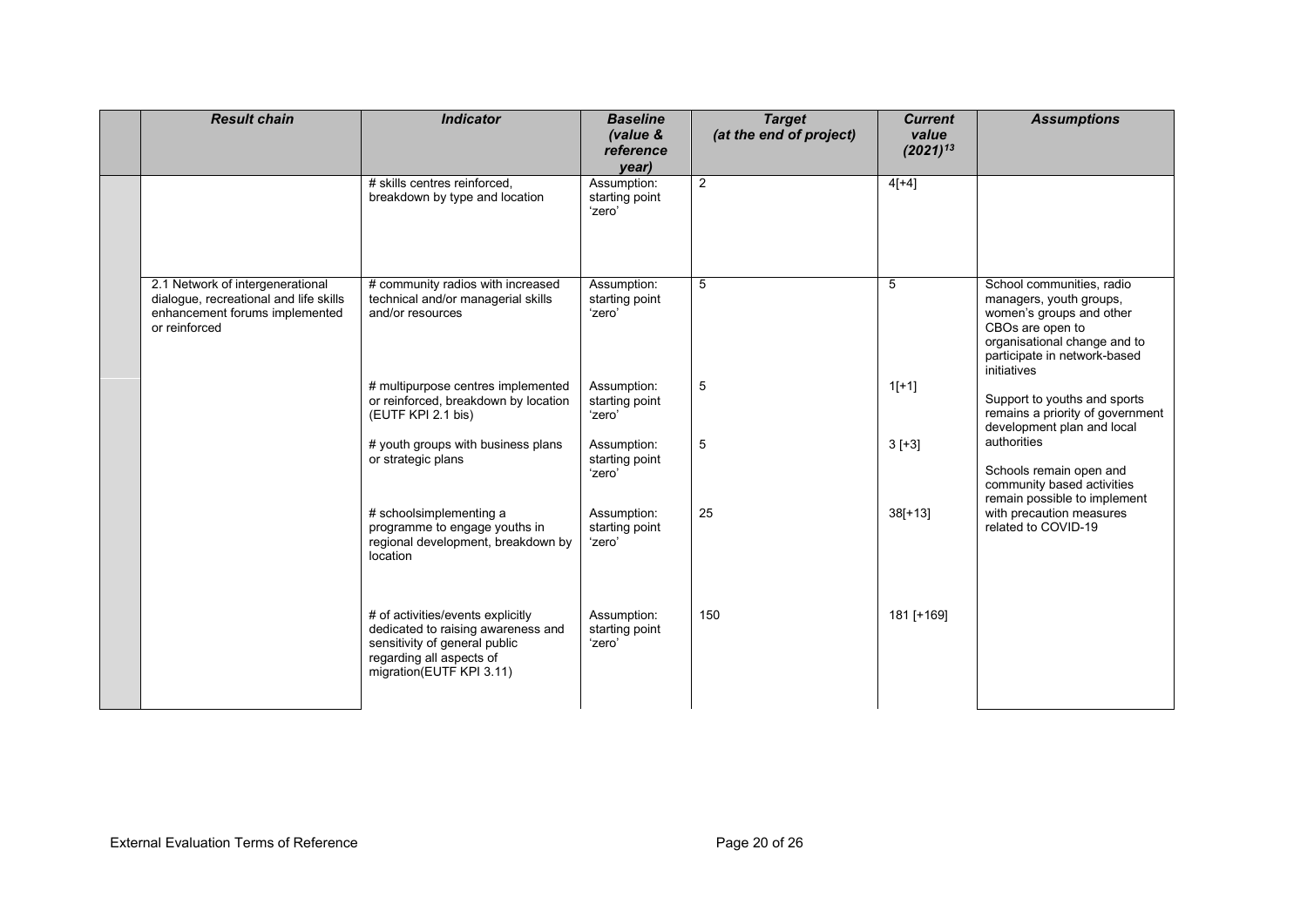<span id="page-20-1"></span><span id="page-20-0"></span>

| <b>Result chain</b>                                                   | <b>Indicator</b>                                                                                                                                             | <b>Baseline</b><br>(value &<br>reference<br>year) | <b>Target</b><br>(at the end of project) | <b>Current</b><br>value<br>$(2021)^{13}$                                             | <b>Assumptions</b>                                                                                                                                                                  |
|-----------------------------------------------------------------------|--------------------------------------------------------------------------------------------------------------------------------------------------------------|---------------------------------------------------|------------------------------------------|--------------------------------------------------------------------------------------|-------------------------------------------------------------------------------------------------------------------------------------------------------------------------------------|
|                                                                       | Community/volunteer service<br>providers benefiting from capacity<br>building to strengthenservice<br>delivery - by gender (EUTF KPI<br>$(2.8)^{18}$         | Assumption:<br>starting point<br>'zero'           | 275                                      | 231 [+138]                                                                           |                                                                                                                                                                                     |
|                                                                       | # migrants or potential migrants<br>reached by information campaigns<br>on migration and risks linked to<br>irregular migration (EUTF KPI 3.3) <sup>19</sup> | Assumption:<br>starting point<br>'zero'           | 10.000                                   | 10.930<br>$[+10.567]$                                                                |                                                                                                                                                                                     |
| 2.2. Reinforced feelings of<br>belonging among the youth and<br>women | engaged youth perception that their<br>opinions are listened, and interests<br>addressed, breakdown by age,<br>gender, location and migration<br>status      | Assumption:<br>starting point<br>Low              | High                                     | to be<br>measured at<br>year 4 as part<br>of an overall<br>activities'<br>evaluation | School communities, radio<br>managers, youth groups,<br>women's groups and other<br>CBOs are open to<br>organisational change and to<br>participate in network-based<br>initiatives |
|                                                                       | engaged women perception that<br>their opinions are listened, and<br>interests addressed, breakdown by<br>age, location and migration status                 | Assumption:<br>starting point<br>Low              | High                                     | to be<br>measured at<br>year 4 as part<br>of an overall<br>activities'<br>evaluation | Support to youth and women<br>remains a priority of government<br>development plan and local<br>authorities<br>Schools remain open and<br>community based activities                |

<sup>18</sup> The number includes training of teachers.

<sup>&</sup>lt;sup>19</sup> Figures include all people, independent of age, targeted by information campaigns or actions.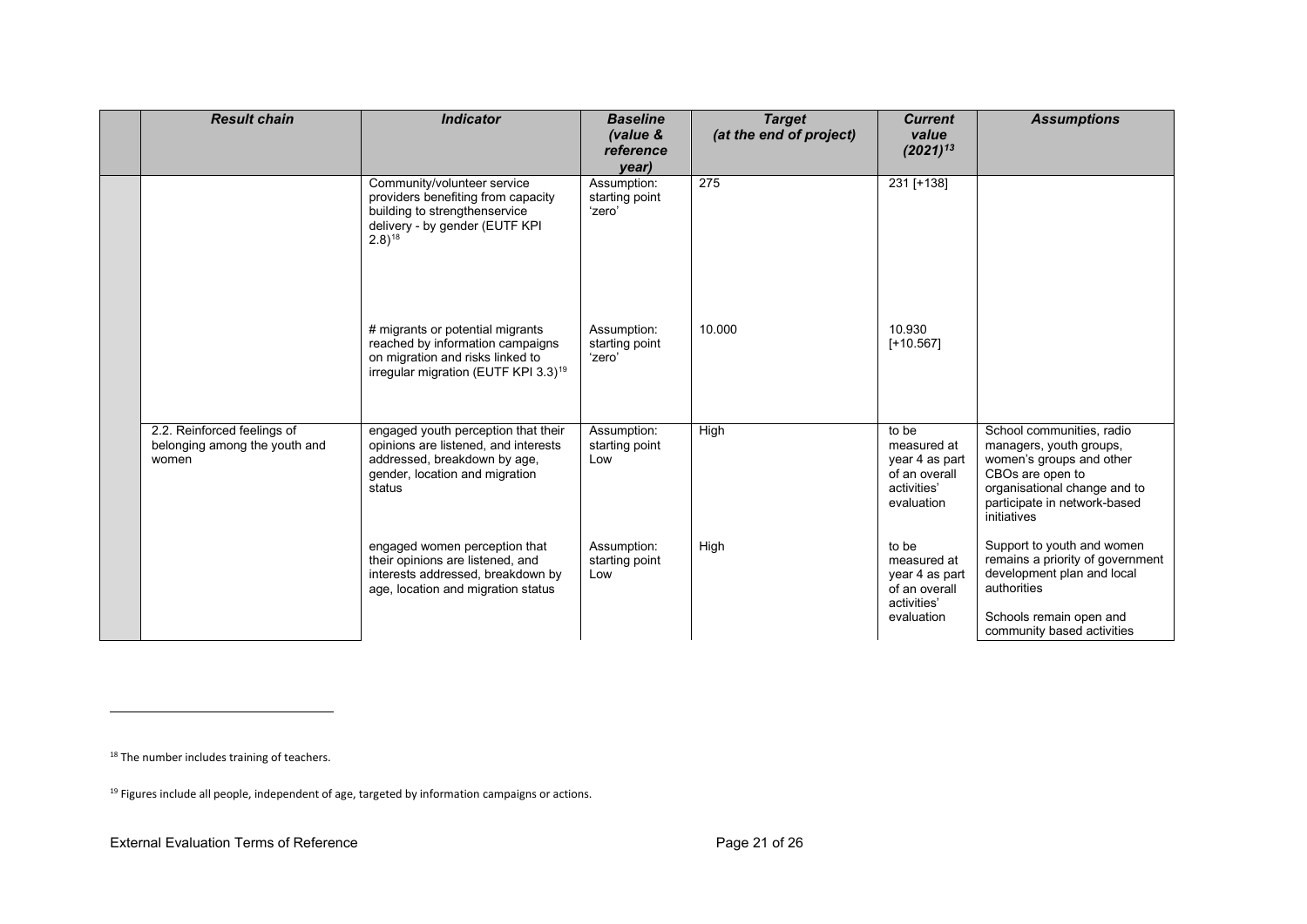| <b>Result chain</b> | <b>Indicator</b>                                                                   | <b>Baseline</b><br>(value &<br>reference<br>year) | <b>Target</b><br>(at the end of project) | <b>Current</b><br>value<br>$(2021)^{13}$ | <b>Assumptions</b>                                                              |
|---------------------|------------------------------------------------------------------------------------|---------------------------------------------------|------------------------------------------|------------------------------------------|---------------------------------------------------------------------------------|
|                     | # returning migrants benefiting from<br>reintegration assistance (EUTF KPI<br>3.5) | Assumption:<br>starting point<br>'zero'           | 300                                      | 147 [+78]                                | remain possible to implement<br>with precaution measures<br>related to COVID-19 |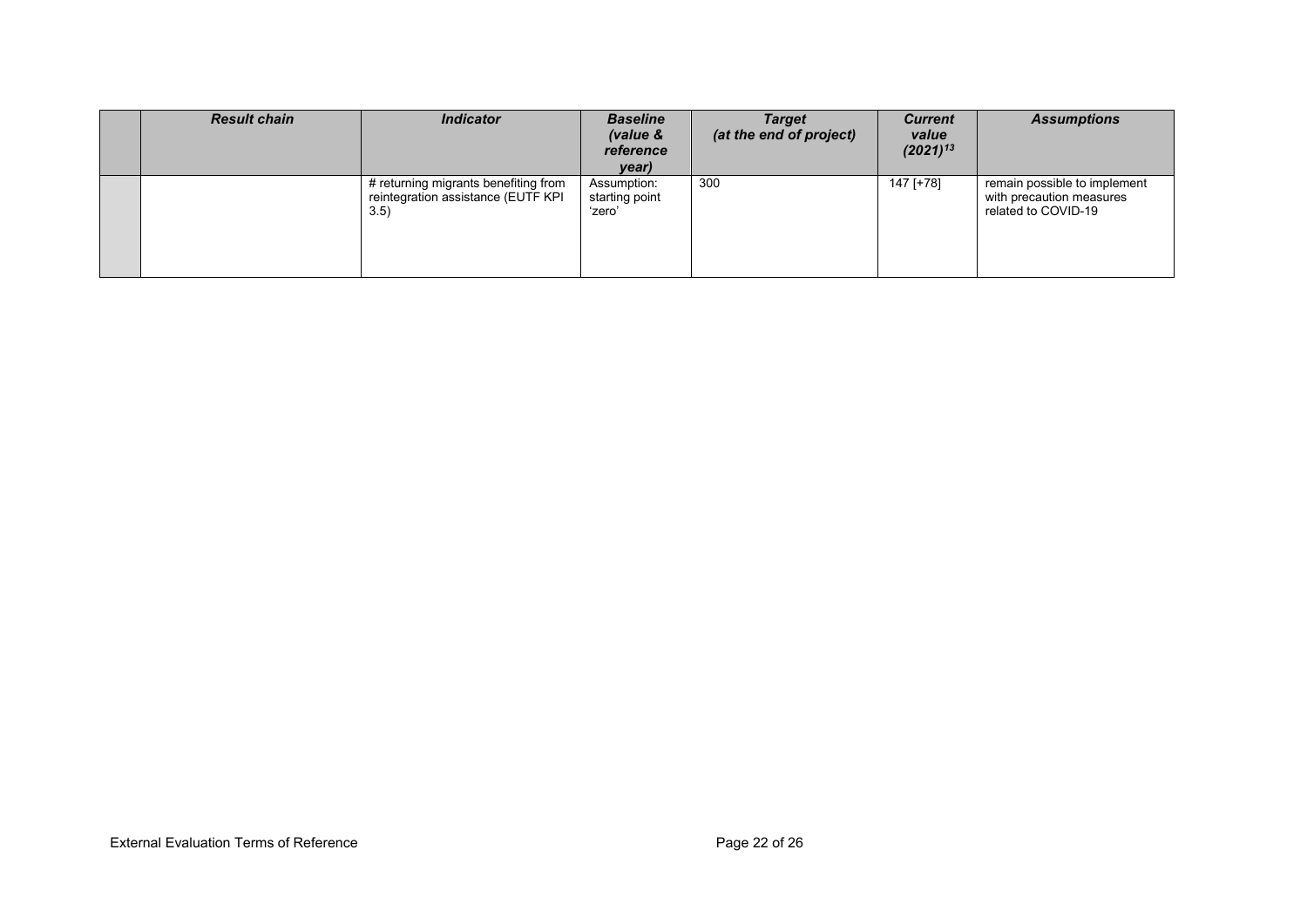# <span id="page-22-0"></span>**Annex II - Structure of the Final Report and of the Executive Summary**

The structure of the evaluation report will be as follows.

| <b>Executive Summary</b>                                    | tightly-drafted<br>and to-the-point Executive<br>A<br>Summary. It should be short, no more than five<br>pages. It should focus on the key purpose or issues<br>of the evaluation, outline the main analytical points,<br>and clearly indicate the main conclusions, lessons to<br>be learned and specific recommendations. |  |  |
|-------------------------------------------------------------|----------------------------------------------------------------------------------------------------------------------------------------------------------------------------------------------------------------------------------------------------------------------------------------------------------------------------|--|--|
| 1. Introduction                                             | A description of the intervention, of the relevant<br>country/region/sector<br>background<br>of the<br>and<br>evaluation, providing the reader with sufficient<br>methodological explanations to gauge the credibility<br>of the conclusions and to acknowledge limitations or<br>weaknesses, where relevant.              |  |  |
| <b>Evaluation</b><br>$2_{-}$<br>Answers to the<br>Questions | A chapter presenting the Evaluation Questions and<br>conclusive answers, together with evidence (findings)<br>and reasoning.                                                                                                                                                                                               |  |  |
|                                                             | An overall assessment of the intervention is to be<br>added, as well. It shall be based on the detailed<br>response to the Evaluation Questions.                                                                                                                                                                           |  |  |
| 3. Conclusions and<br><b>Recommendations</b>                |                                                                                                                                                                                                                                                                                                                            |  |  |
| <b>3.1 Conclusions</b>                                      | This chapter contains the conclusions of the<br>evaluation, organised per evaluation criterion.                                                                                                                                                                                                                            |  |  |
|                                                             | A paragraph or sub-chapter should pick up the 3 or 4<br>major conclusions organised by order of importance,<br>while avoiding being repetitive.                                                                                                                                                                            |  |  |
|                                                             | The transferable lessons from this evaluation are to<br>be included in this chapter.                                                                                                                                                                                                                                       |  |  |
| <b>3.2 Recommendations</b>                                  | They are intended to improve or reform the<br>interventionin the framework of the cycle under way,<br>or to prepare the design of a new onefor the next<br>cycle.                                                                                                                                                          |  |  |
|                                                             | Recommendations must be clustered and prioritised,<br>and carefully targetedto the appropriate audiences at<br>all levels.                                                                                                                                                                                                 |  |  |
| Annexes to the report                                       | The report should include the following annexes:                                                                                                                                                                                                                                                                           |  |  |
|                                                             | The Terms of Reference of the evaluation<br>The names of the evaluators and their<br>companies (CVs can be attached, but                                                                                                                                                                                                   |  |  |

**PROJECT LEAD** 

**PROJECT PARTNERS** 









**I CAMÕES<br>DA COOPERAÇÃO<br>DA COOPERAÇÃO<br><b>I PORTUGAL**<br>I PORTUGAL

**INSTITUTIONAL SUPPORT**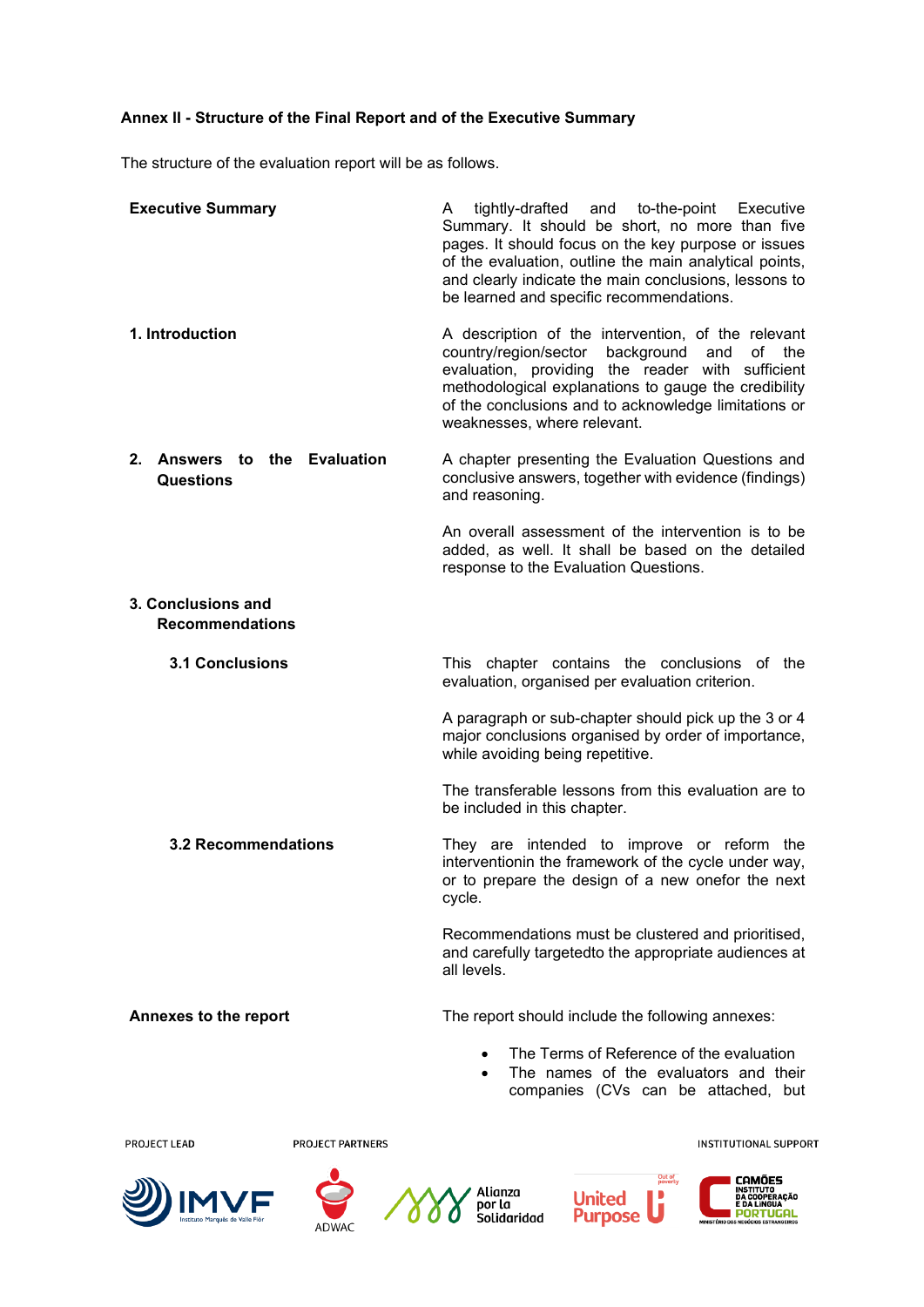summarised and limited to one page per person)

- Evaluation methodology including tools utilised, analysis of the limitation of the methodology, remedyand degree of confidence in the conclusions.
- Evaluation Matrix (a table presenting the tools used to respond to each evaluation question as well as the indicators used).
- Intervention logic / Logical Framework matrix of the intervention.
- Relevant geographic map(s) where the intervention took place
- List of persons/organisations consulted
- Literature and documentation consulted
- Other technical annexes as relevant (e.g. statistical analyses, matrix of evidence, databases)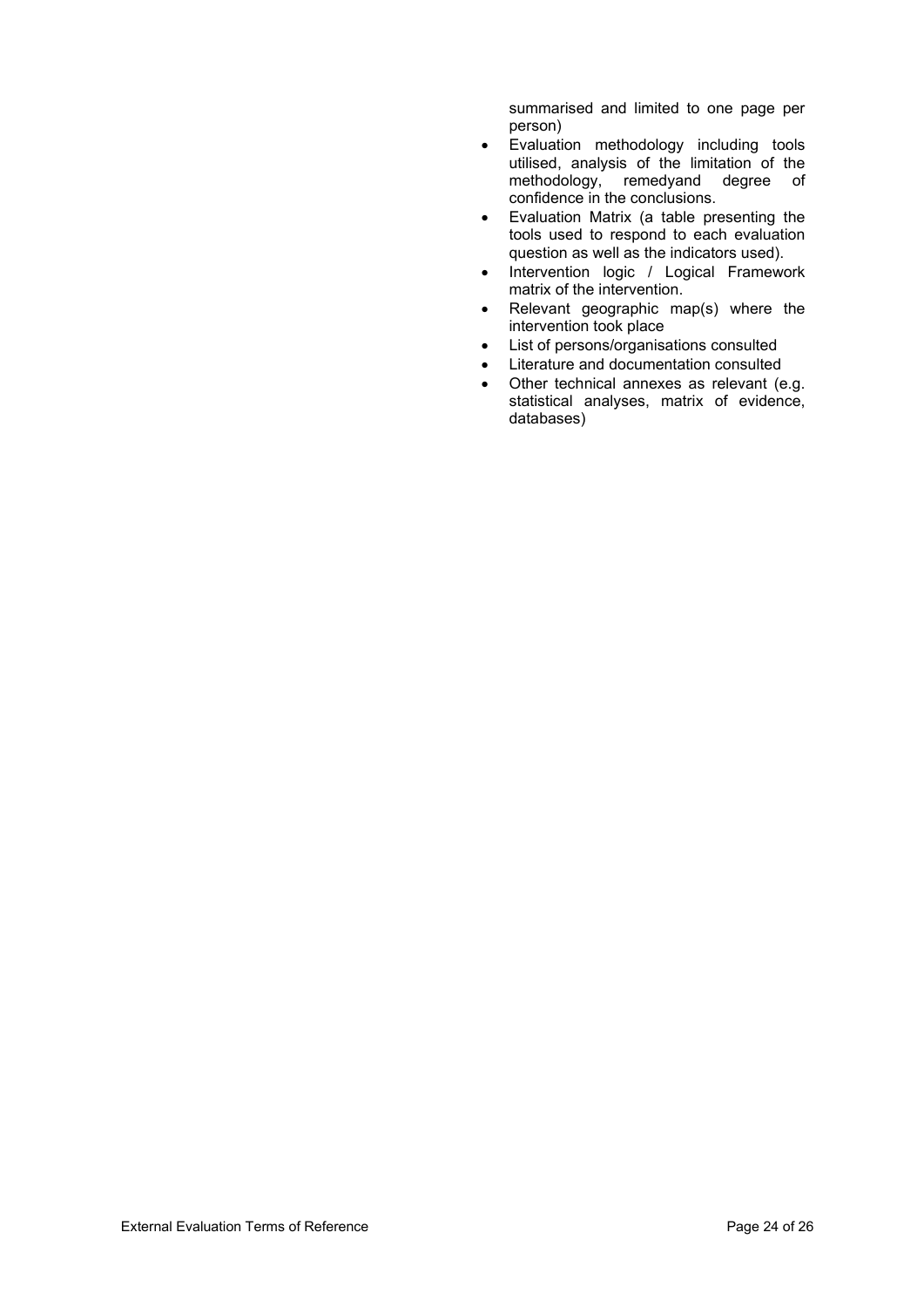# <span id="page-24-0"></span>**Annex III – Planning schedule**

This annex must be included by tenderers in their Technical Offer and forms an integral part of it. Tenderers can add as many rows and columns as needed.

The phases of the evaluation shall reflect those indicated in the present Terms of Reference.

|                                           |                 | Indicative Duration in working days <sup>20</sup> |           |                         |
|-------------------------------------------|-----------------|---------------------------------------------------|-----------|-------------------------|
| <b>Activity</b>                           | <b>Location</b> | <b>Team Leader</b>                                | Evaluator | <b>Indicative Dates</b> |
| Inception phase:<br>total days            |                 |                                                   |           |                         |
| $\bullet$                                 |                 |                                                   |           |                         |
| $\bullet$                                 |                 |                                                   |           |                         |
| Field phase: total<br>days                |                 |                                                   |           |                         |
| $\bullet$                                 |                 |                                                   |           |                         |
| $\bullet$                                 |                 |                                                   |           |                         |
| <b>Synthesis phase:</b><br>total days     |                 |                                                   |           |                         |
| $\bullet$                                 |                 |                                                   |           |                         |
| $\bullet$                                 |                 |                                                   |           |                         |
| <b>Dissemination</b><br>phase: total days |                 |                                                   |           |                         |
| $\bullet$                                 |                 |                                                   |           |                         |
| $\bullet$                                 |                 |                                                   |           |                         |
| <b>TOTAL working days</b><br>(maximum)    |                 |                                                   |           |                         |

<span id="page-24-1"></span><sup>20</sup>Add one column per each evaluator